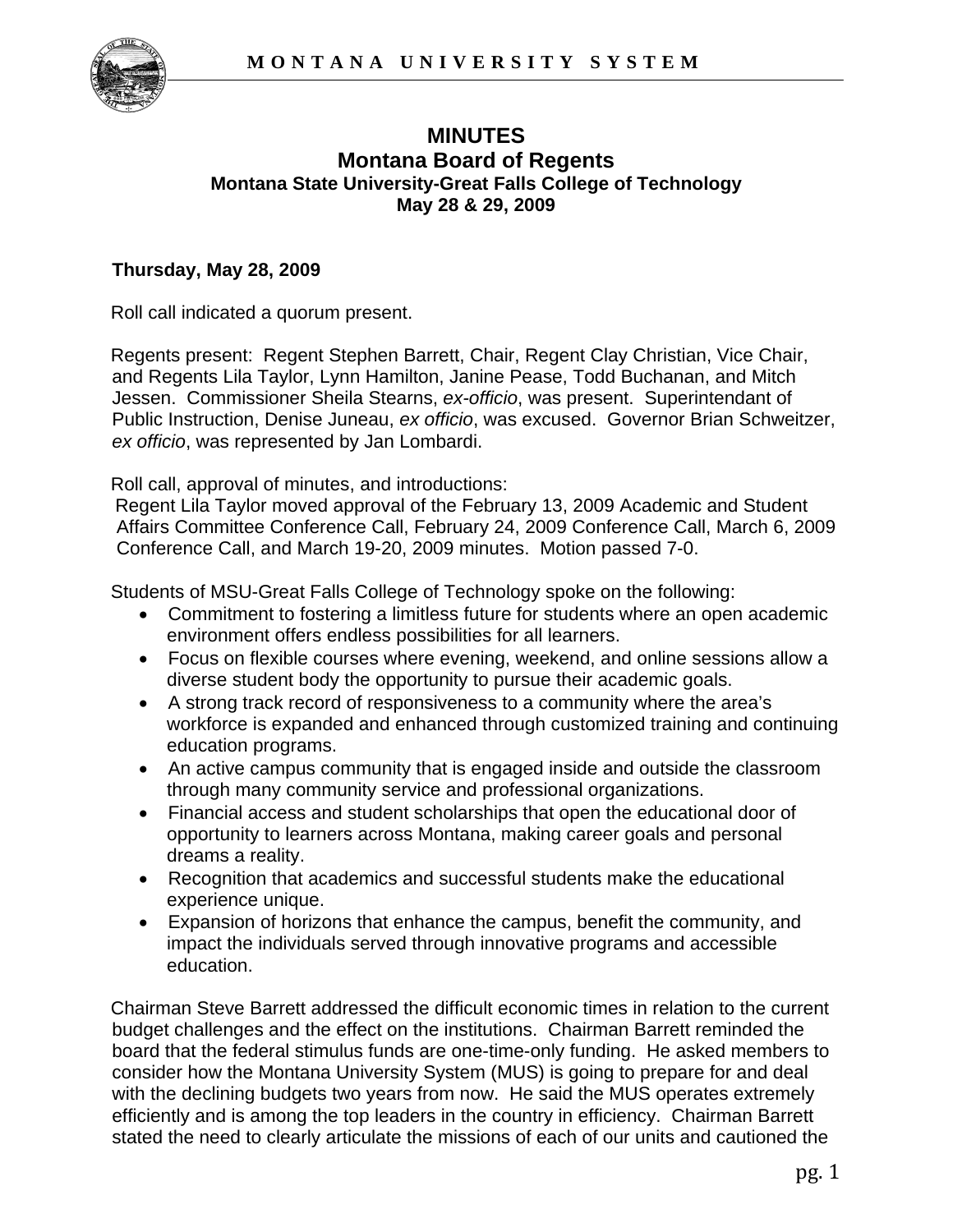

campuses to not try to be everything for everybody. The MUS needs to be able to deliver the product and communicate effectively to the state that higher education is worth the investment.

## **Commissioner's Report**

Commissioner Sheila Stearns recognized Bill Johnston, UM-Missoula, Cathy Conover, MSU-Bozeman, and Dan Carter, MSU-Billings for their work during the 2009 legislative session on behalf of the MUS. She said the search committee for the position of president of Montana State University-Bozeman, chaired by Regent Clay Christian, has begun meeting. Academic Search is the consulting firm guiding the search process.

• Legislative Update

Associate Commissioner Tyler Trevor, OCHE, told the board that the MUS tracked 178 legislative bills during the legislative session and updated the board on four of the major appropriations bills, which included:

- HB 2 General Appropriations Act
- $\bullet$  HB 13 Pav Plan
	- $\checkmark$  Funding provided to cover 42% of employer paid portion of insurance plan
- HB 5 Long-Range Building and Planning
- HB 645 Implementation of Stimulus Funds
	- $\checkmark$  Total of \$118 million, with \$58.5 million of direct funding
	- $\checkmark$  Includes tuition mitigation, stabilizing budgets, distance learning, Montana PBS, Virtual Academy (HB 459), tribal college assistance, agriculture research and extension, and MUS energy conservation improvements

Associate Commissioner Trevor explained that the American Recovery and Reinvestment Act (ARRA) transparency and accountability categories consist of:

- State stabilization application and reporting
- ARRA Section 1512
- Governor's Office reporting template
- Board of Regent program plan
- Website communications available at [www.recovery.mt.gov](http://www.recovery.mt.gov/)

Associate Commissioner Trevor said there is a state stabilization application which the governor is required to submit. Qualitative measures include:

- Tuition control
- Efficiency and viability
- Performance and accountability

Associate commissioner Trevor said attribution, credit and acknowledgement will be associated with all the stimulus funds. The MUS will be expected to:

- Visibly connect projects with ARRA and
- Let people know which projects are stimulus funded and identify as such

Examples of fund usage include construction projects, tuition mitigation, and equipment.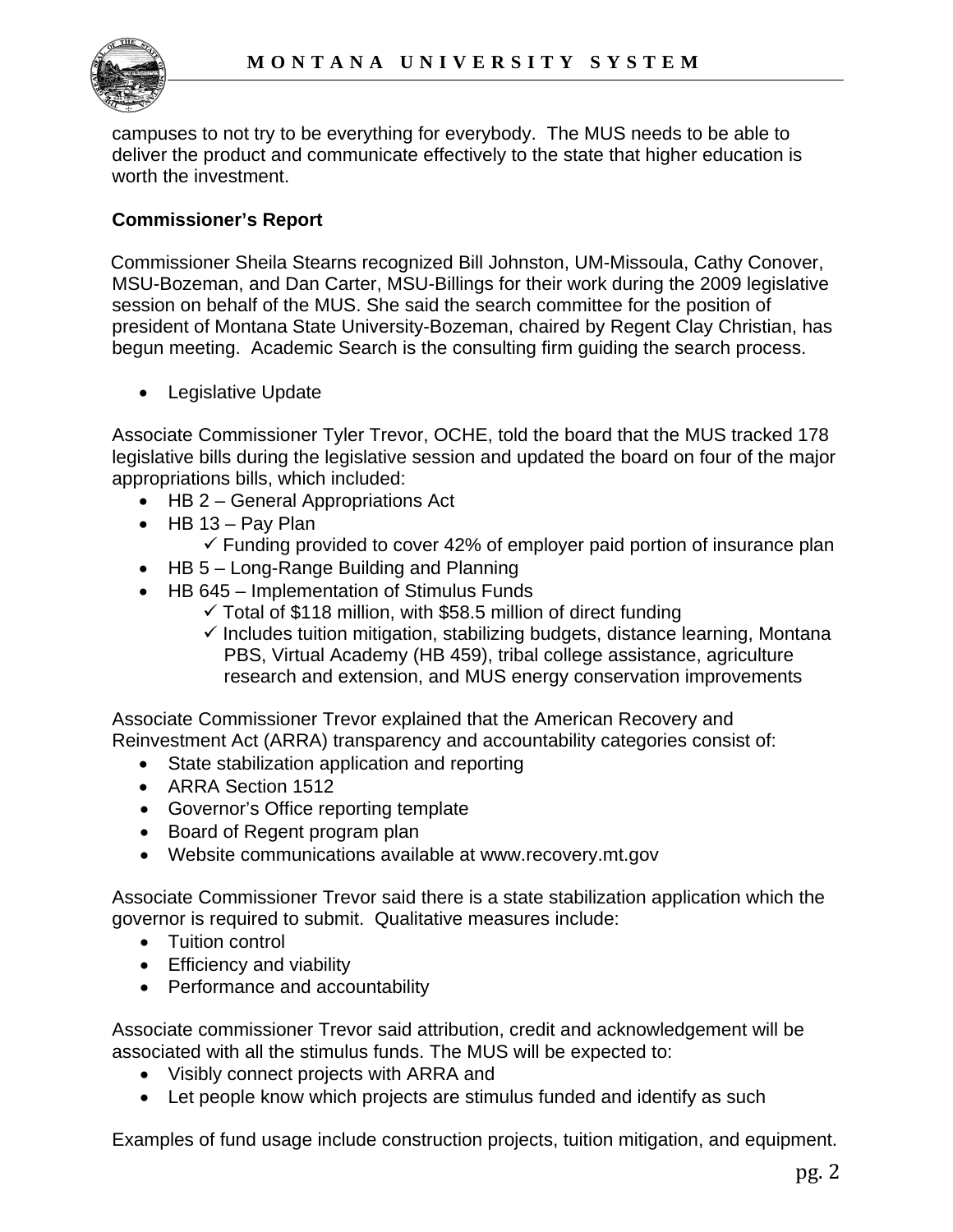

#### and research

Chairman Barrett stated that, right now, business as usual is made possible on behalf of the American taxpayers. The stimulus bill in the US congress came with many strings attached. He said the MUS needs to recognize that the money Montana is receiving is not just from Montana, but from the entire country. The university system has to apply for these dollars, as mandated, and the governor's office has to apply in our behalf. To demonstrate the seriousness, the federal government requires that every page of the application be signed and that the applicants agree to the requirements. The governor's budget office wanted an affirmation from the Board of Regents that the university system fully understands the level of involvement required and that the university system will fully cooperate to be accountable, and to use the funds wisely. The regents concurred that the board and the MUS would adhere to the requirements and accountability measures regarding the federal funding.

- Campus Reports (Written Report Only)
- Board of Regents Meeting Schedule 2009-2011

The board reached consensus on the proposed meeting schedule.

## **Administrative, Budget and Audit Oversight Committee**

**NOTE: Action on committee items occurred the following day, Friday, May 30.** 

## **ACTION**

a. Authorization to Execute Purchase of Property; UM-Missoula ITEM 143-1008-R0509

President George Dennison explained this item is for approval to acquire a piece of property that has been included in The University of Montana long range planning acquisition zone established in 1987. This acquisition request is the last of several pieces needed to go forth. 70% of the property will be paid for by rental usage and 30% will be paid by general operating funds. President Dennison said that the opportunity to purchase this house may not occur again in the near future.

Regent Barrett encouraged approval of the acquisition due to the fact that opportunities to purchase property adjoining a campus do not often come up; the campus, therefore, needs to act now.

Regent Mitch Jessen asked if this would be used for students or faculty. President Dennison replied that this facility will not be used for the general student population, other than international students.

b. Authorization for Expansion to the Health, Physical Education and Recreation Building; MT Tech ITEM 143-1502-R0509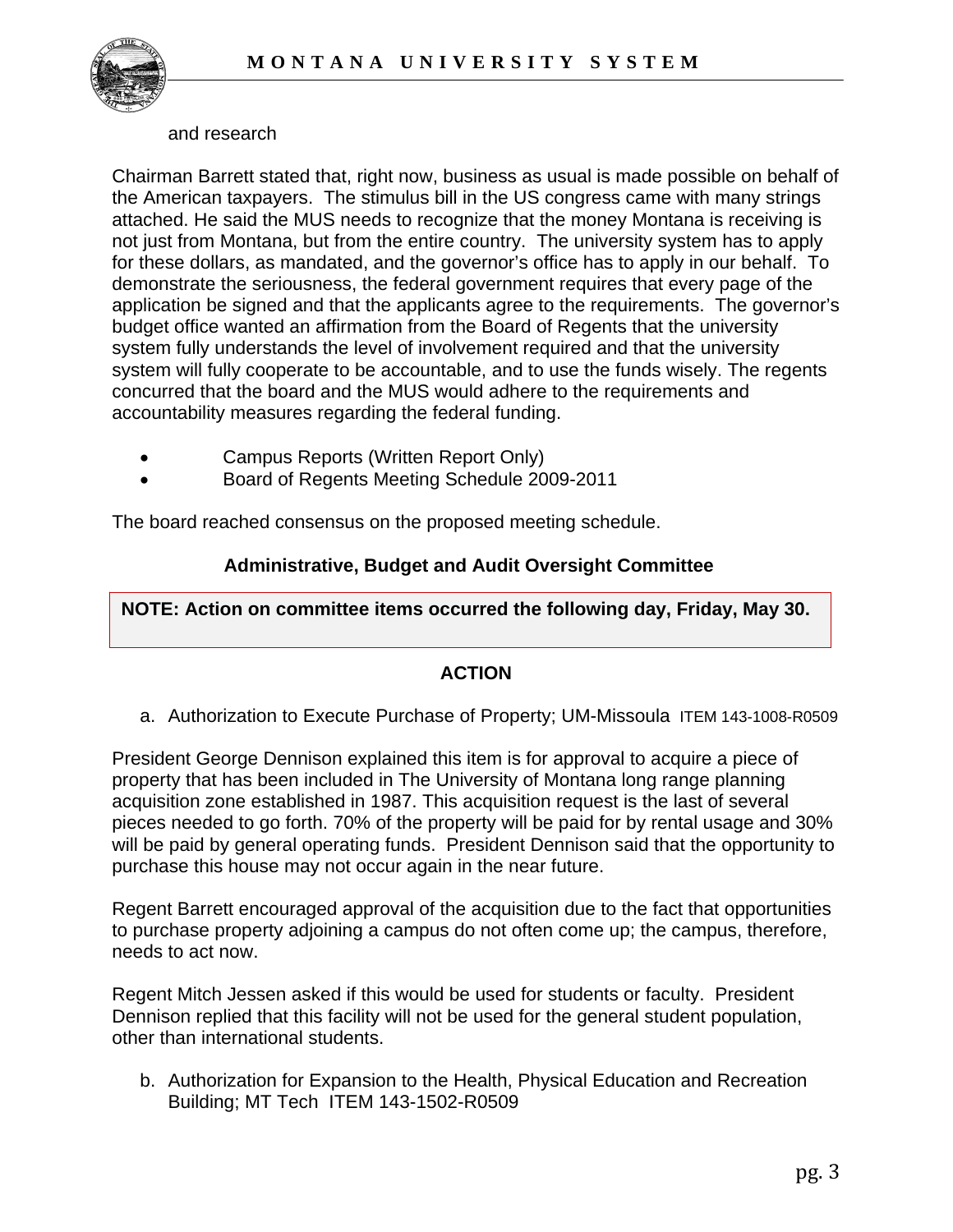

Chancellor Frank Gilmore explained this project is one that first needs approval from the Board of Regents, and if approved by the board, the campus will need to have a fee approval to complete the project. Chancellor Gilmore told the board this is to improve the recreational facilities for both campuses. The current building is nearly 30 yrs old, has had some renovation done on the gymnasium, but the remainder of the facilities that are used by both students and student athletes are inadequate and overused. This project was requested by the students.

Regent Barrett questioned if this is about the remodel part or the fee involved (Consent reference is to computer fee agenda, Item c) and expressed concern for two reasons: it is a large fee that continues for ten years. This fee will be paid for by students who are not even in attendance at this time. Regent Barrett also expressed concern because only approximately 200 students voted on this and made the decision for all the students.

President Dennison encouraged support because students want these facilities in order to attend. For example, after improvement of similar facilities at UM-Missoula several years ago, the student usage increased dramatically.

Regent Taylor expressed concern of the \$100 per semester fee due to the current budget situation and other important needs on the campuses at this time.

c. Authorization to Lease South End Zone of Alumni Coliseum to MT Tech Foundation for the Purpose of Installing a Scoreboard; MT Tech ITEM 143- 1504-R0509

Chancellor Gilmore explained that Montana Tech proposes to construct a new scoreboard, which will be paid for with non-state funds. In order to do so, they are requesting permission to lease the needed property. This arrangement permits the Montana Tech Foundation to install the scoreboard and to utilize in-kind donations. Chancellor Gilmore clarified that general fund appropriation money will not be used for the project.

d. Abrogate the Deed Restrictions on Former BLM Lewistown Field Office Property; MSU-Northern ITEM 143-2802-R0509

Interim Chancellor Rolf Groseth explained this item is for a land exchange. The owner of the land came to MSU-Northern with a proposal to create an entrance that will be used by both properties. MSU-Northern will benefit by using the additional land for parking. Emergency services in the surrounding counties are also supportive of the improved emergency access to the property. Interim Chancellor Groseth said this does not need to go through the state land board for approval.

e. Proceed with Simulated Hospital as Included in HB 5, 61<sup>st</sup> Legislature; MSU-Great Falls COT ITEM 143-2853-0509

Dean Joe Schaffer explained that the legislature appropriated \$1.6 million for the creation of the simulated hospital, which will provide practical and simulated learning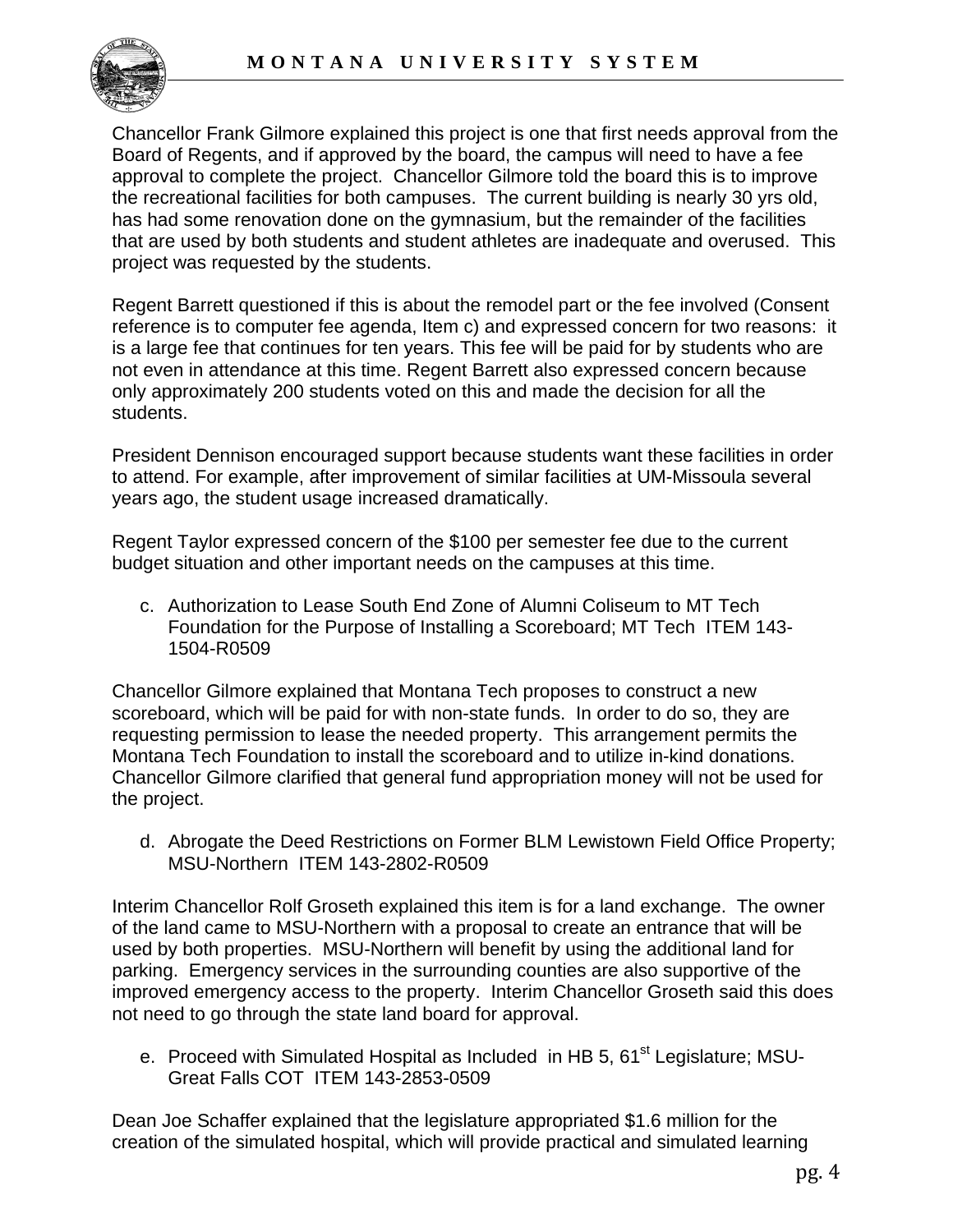

with a state-of-the-art facility to prepare students for real-life scenarios not included in academic settings. This project was fully funded in HB 5 and would house current health care programs and utilize existing technologies. Dean Schaffer said this could help alleviate some of the space needs of clinical experiences. The campus is already paying utilities for this facility and will not be making any operating and maintenance (O&M) requests. Dean Schaffer said the State Board of Nursing has set precedence in nursing programs on the usage of simulation methods. Some programs that will use this facility are radiological technology, nursing, and respiratory therapy.

Regent Hamilton asked if this space will serve multiple providers. Dean Schaffer replied that the space will serve multiple providers and that he has had requests from healthcare providers for possible additional usage for occupational therapy, surgery tech, and cardiovascular programs.

Dean Elizabeth Nichols, MSU-Bozeman College of Nursing, said MSU-Northern has worked collaboratively with Benefis Hospital to set up the simulation activities in the healthcare facilities in the region. She stressed the need to work collaboratively and to not duplicate services. Dean Nichols said the education community is pushing for more simulation, but the nursing board's preference is for less simulation.

Regent Taylor said the MUS needs to work together as system on programs and usage of the simulated hospital.

Dean Schaffer said a mini-charrette will be used for the design of the facility. Regents agreed they want the healthcare facilities and other associated groups to be included in the designing of the space.

Greg Paulauskis, Interim Director of Health Sciences, MSU-Great Falls College of Technology (COT), told the board the current facility is not sufficient and the COT, therefore, plans on expanding healthcare programs to use the facility.

f. Indexed Increases in ASMSU Student Activity Fees; MSU-Bozeman ITEM R143-2011-0509

Regent Christian told the board he wanted to have a maximum percentage level included in this item before the board votes on the item.

g. Yellow Ribbon Program; [ITEM R143-108-R0509](http://mus.edu/board/meetings/2009/May09/AdminBudget/ITEM143-108-R0509.pdf) 

Allen Yarnell, Vice President for Student Affairs, MSU-Bozeman, explained this program would affect all Montanans who meet the requirements of the new GI Bill. The Veterans Administration (VA) passed an amendment, which stated that, in addition to covering the tuition for resident students, the VA will also pay 50% of the tuition for eligible nonresident veterans. MSU-Bozeman is interested in this but cannot predict how many students this may bring to campus. It is up to the campuses' discretion whether or not to participate in this. Vice President Yarnell said this also covers off-campus education (including on-line) and the cost of mandatory student health insurance coverage.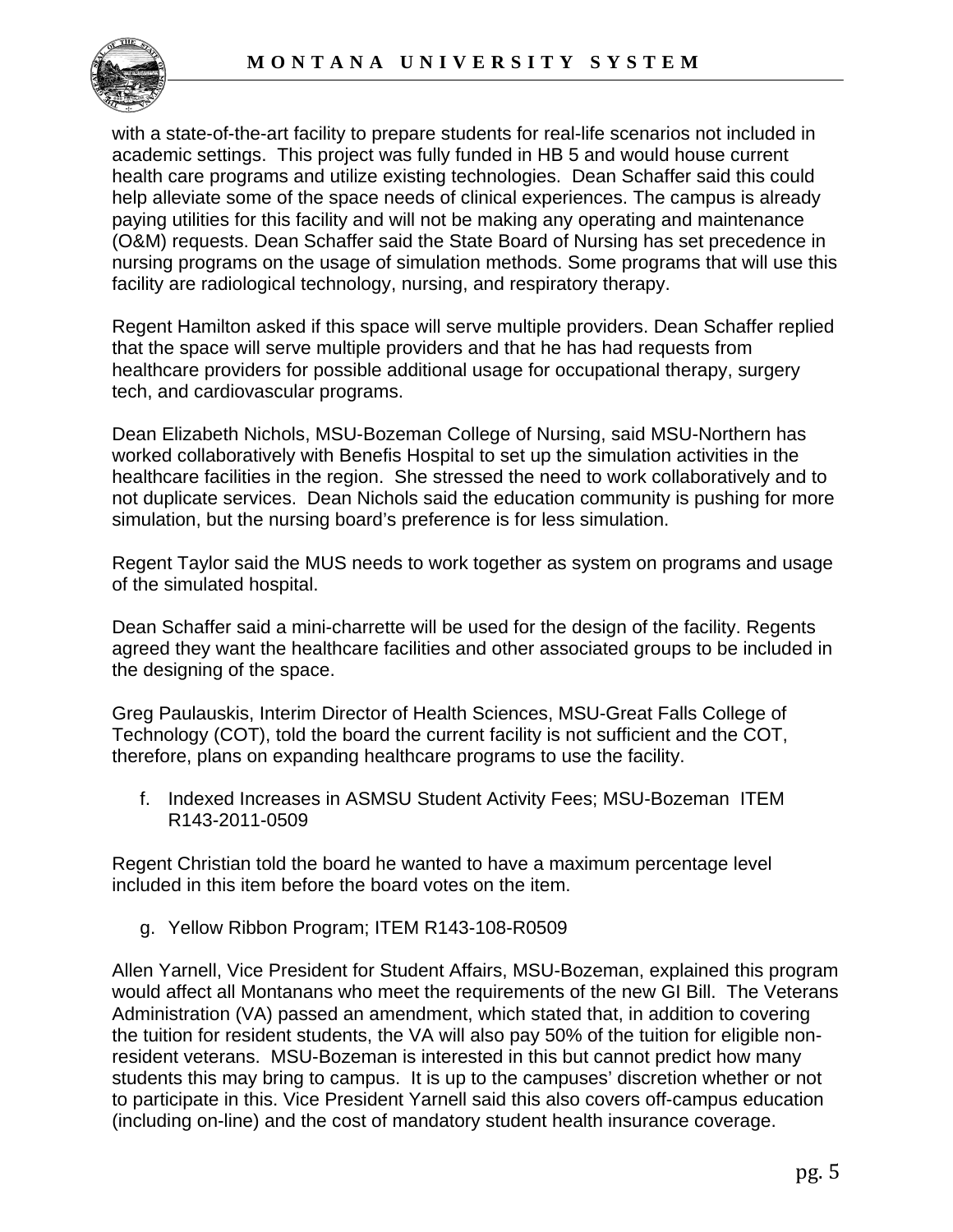

## h. FY10 and FY11 Tuition and Fees; ITEM R143-102-R0509

Regent Clay Christian stated that he had previously asked the campuses to explain the effects on the campuses if there was a 0% tuition increase. He added that the impact to the campuses would be significant and questioned what level of tuition increase would be appropriate. Regent Christian stressed that the stimulus funds are one-time-only funds and thus need to be embraced in the sense of reform. He cautioned that if there were too deep a reduction, along with a challenge of reform, the significance of the task might result in a level of change which is too extreme. Regent Christian questioned if the board should consider a moderate increase at the two research institutions or at all the campuses. He added that the university system needs to undertake systematic and programmatic change.

President Dennison explained an alternative proposal which would allow the two research campuses to increase tuition 5% for resident tuition. A 5% increase at UM-Missoula would result in an increase of less than \$200 per resident student. President Dennison clarified that the Board of Regents would need to approve the transfer of funds to other campuses.

President Geoff Gamble expressed support of President Dennison's alternative proposal. He said this would make it possible for the two research institutions to work with the smaller four year and two-year campuses with regard to reallocating funds and meeting the missions of the individual institutions.

Commissioner Stearns indicated this should be described as Office of the Commissioner's allocation or re-allocation of state funds.

Regent Lila Taylor said this would need to be approved by the board because the issue of perception is important.

Regent Hamilton asked what relationship this has to cuts that were anticipated prior to this point. She also expressed concern with the tuition differential and assigning a greater percentage of funding to the smaller campuses.

Regent Buchanan expressed concern in the growth of the university system in regards to financial needs. He said he was concerned with where the university system will be two years from now if the cost structure continues to increase but the economy does not improve during that time. Regent Buchanan said the board needs to give direction to the campuses and the commissioner's office regarding growth in expenditures. Regent Buchanan told the board he cannot support a tuition increase of any percentage.

Regent Barrett reminded the board that the purpose of the stimulus funding is to preserve jobs and keep people working. He explained that in accepting the stimulus funds, the board was essentially making an agreement that any staffing reductions would be made at the lower end of the spectrum, in terms of the number of employee layoffs.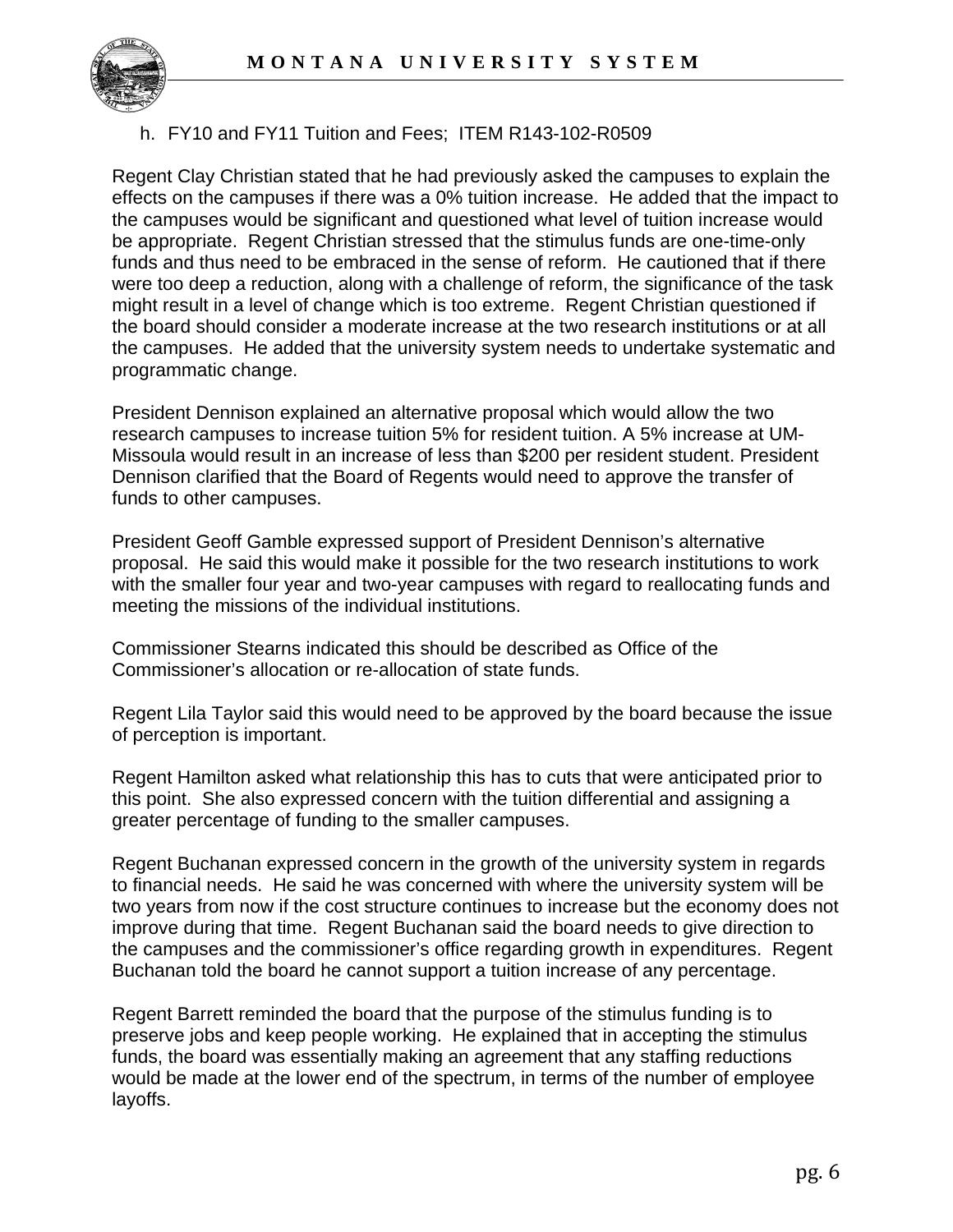

Regent Christian asked what level of reductions would be responsible and cautioned against making too drastic of a budget reduction. The campuses will make the decisions regarding what reductions each campus makes.

Regent Taylor said it would be irresponsible to spend additional money for facilities improvements at this time and, rather, the focus needs to be on educating the students.

Regent Barrett stated that both increasing tuition and not increasing tuition viewpoints have been presented to the board. Once the decision is made, the campuses will implement the decision.

Commissioner Stearns explained that the campuses gave presentations at the May 13, 2009 Board of Regents budget meeting showing the effects of a 0% increase in tuition. President Dennison presented the information for alternative plans in tuition levels today. She said both Presidents Dennison and Gamble expressed support for modest tuition increases at the two largest campuses.

Regent Jessen said he has received comments from students in support of tuition increases. Students do not want the current resources to suffer by a reduction in personnel, nor do they want people to lose their jobs. Regent Jessen said he did not support a tuition increase if it was for the purpose of construction of new buildings, however.

Regent Christian explained the board would now begin the discussion on fees. He reminded the board that they made a commitment that they would not replace tuition with fees. Regent Christian expressed concern with fee increases above 3%. He noted that there were many new proposed fees from the campuses and he could not support the high number of fee increase proposals. He also said he was concerned about tuition increases for non-resident students being lower than the increases for resident students.

Deputy Commissioner Robinson explained the fee increase requests from the campuses and reminded the board that there were a number of fees with no increases proposed for the next two years.

Regent Christian wanted board discussion on the board's position regarding fee increases above 3%. He said campuses were directed to avoid shifting costs from tuition to fees.

Regent Barrett asked the campuses to comment on the problematic fees.

Dean Dan Moshavi, MSU-Bozeman College of Business, explained that retention and recruitment were problems but the purpose of a fee from the MSU-Bozeman College of Business was not to backfill salaries.

Regent Christian said he was not familiar with the practice of using fees to offset salary retention and recruitment problems.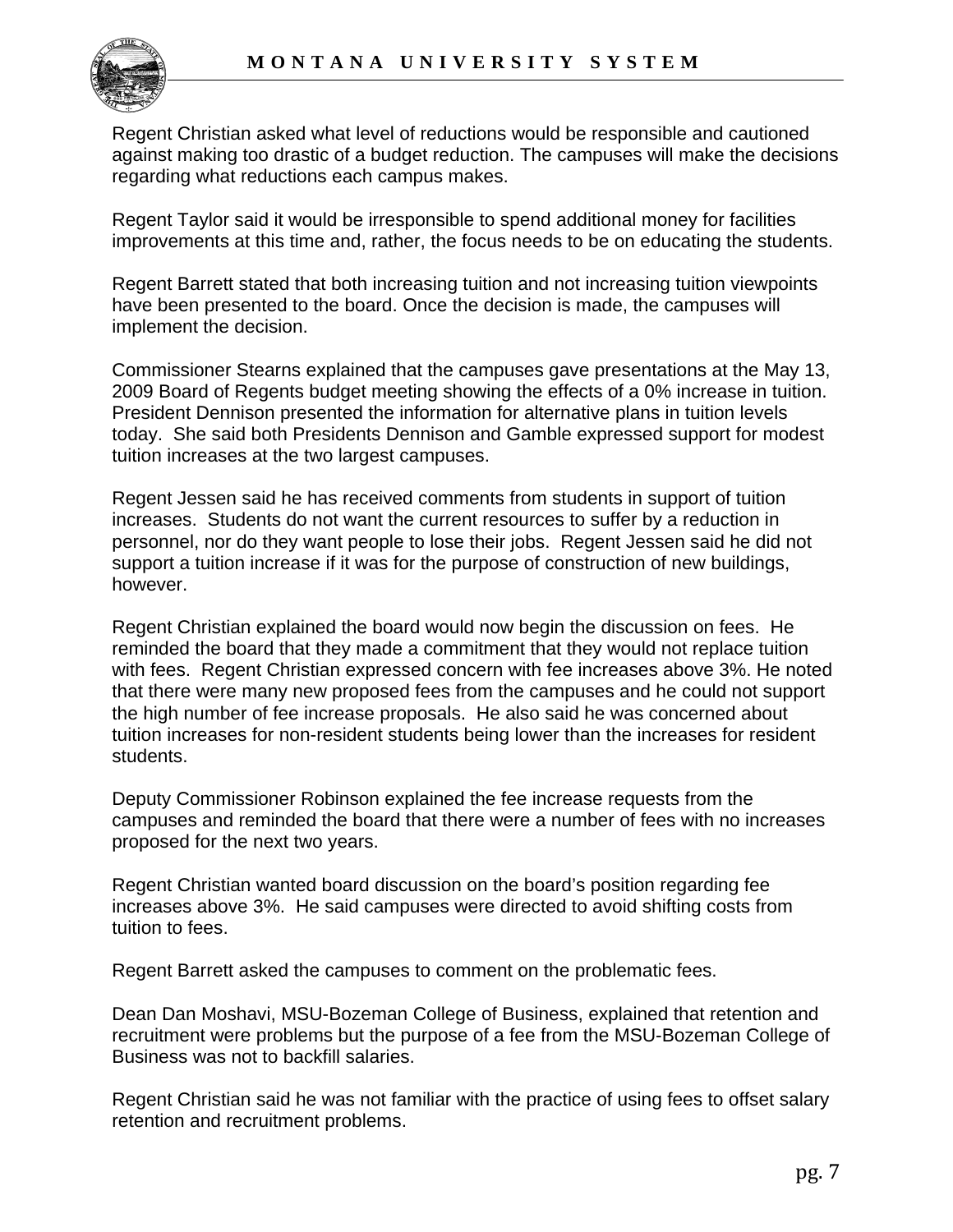

Provost David Dooley, MSU-Bozeman, replied that super-tuition is an increment paid by majors within a program. Many students take courses within the College of Business but do not necessarily have majors within that program. Therefore, the fee is a per-credit fee regardless of major. Provost Dooley said this serves the same purpose as a supertuition and the costs are borne by those students receiving the direct benefits.

Regent Hamilton questioned if this practice comported with Board of Regents tuition policy. She said this isn't a fee charged to the major, but is rather a fee charged to any student taking the courses. Provost Dooley responded that the justification of this fee is for the high cost of courses within this program.

Regent Hamilton reminded the board that a rationale for consideration of super tuition was that the graduates within those specific programs would quickly recover those costs as employees within the workforce of that major. She said it appears this fee should be included within the tuition structure instead.

Regent Christian added that this particular fee appears to be tuition in disguise, contrary to Board policy

Deputy Commissioner Robinson clarified that documentation received on this showed this increase was for covering salary increases.

Vice-President Craig Roloff, MSU-Bozeman, added that the student facilities enhancement fee and the student union fee were projects that were developed by the students and approved in 2004. Students had agreed to pay a portion of the cost of the projects and O&M. When the students voted to undertake these projects, it was understood that the students had to undertake a certain portion of the debt obligations and the O&M. He explained that the debt obligations began two years ago, but the O&M begins now that the projects have been completed. MSU did not request a specific fee increase in 2004 but waited until the project was completed.

Regent Buchanan said by using this process the campuses run the risk of the fees not passing in the future.

Regent Barrett said the Board of Regents did approve the fee back in 2004 because that was the package put forth at that time. He stated that perhaps the process needs to be changed if regents are concerned.

Commissioner Stearns said this is partly semantics; this is a new, but previously approved fee, but it is also fair to the students that the campus delays implementing the fee until completion of the project.

Deputy Commissioner Robinson reminded the board that the students want the fee to be high enough to maintain the facilities at a high level. This particular issue is that there may have been an underestimation of the O&M costs.

Regent Taylor said this was voted on by students that are no longer in the system. This obligated future students to pay for something other students voted for.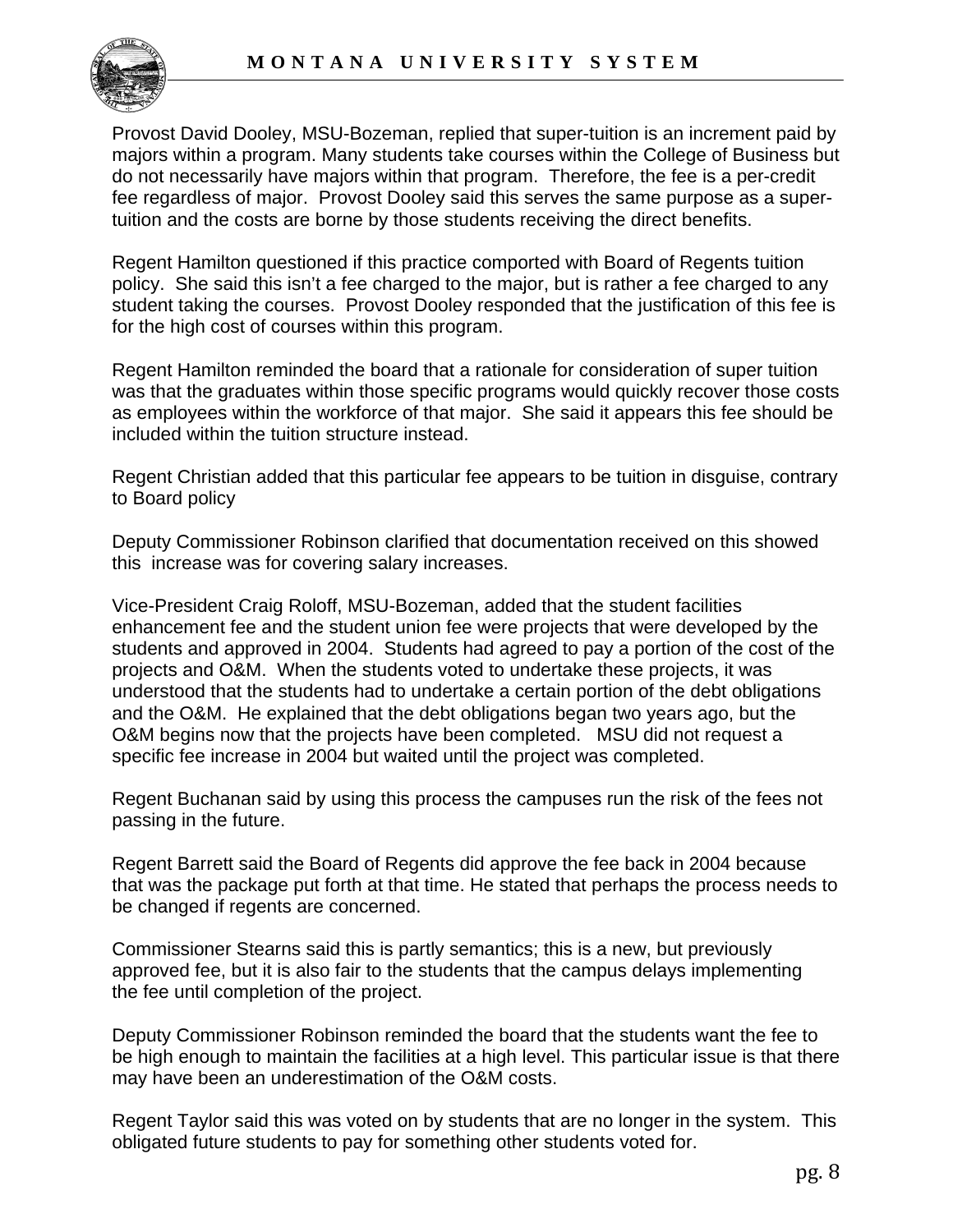Justin Folsom, Associated Students MSU Senate President, said the students today get a great deal of benefit from this facility and the students are willing to pay this fee.

Public Comment:

Andrew Ware, Chair of Faculty Senate, UM-Missoula, said that Montana already spends less than any other state per student at UM-Missoula and MSU-Bozeman which means that there is no place to trim the budgets. Enrollment is increasing, but yet the campuses are getting less funding from the state general fund. He told the board that, even with a proposed 5% tuition increase, reductions would still be needed. The faculty are supportive of a 5% tuition increase.

Sonny Kless, Associated Students of The University of Montana-Missoula, urged support of the \$4.00 optional fee, and explained that this goes toward a revolving loan fund to be used for energy projects that students create and implement themselves.

Kristiny Lorett, Associated Students - MSU-Northern, stated that education is an investment and that there is strong student support for a 5% tuition increase. Ms. Lorett requested support for a 5% tuition increase at MSU-Northern as well as at the other campuses and not just the two largest universities.

Erik Burke, MEA-MFT, stated that the American Recovery and Reinvestment Act (ARRA), is an opportunity to invest in higher education. Training and education for the workforce is essential for recovery. Mr. Burke said the legislature did not fund the present law base of the university system and, while the lack of funding is a problem, this is the wrong time to dis-invest in students and education. Montana currently has one of the most efficient university systems in the country and trying to freeze tuition for two more years simply is not going to work. Mr. Burke expressed the following concerns:

- Enhanced work loads
- Reduction of faculty
- Less instructional material
- Fewer course offerings

Mr. Burke advocated for a 5% tuition increase to cover present law increases.

Teresa Snyder, President ASMSU, said students are very unhappy that the legislature did not choose to fund the current cost increases and enrollment growth for higher education, but the students are willing to cover the shortfall, through tuition increases, if it means maintaining the quality of education.

Evan Christophaneli, MSU-Billings, stated his concern there would be fewer course offerings if tuition is frozen.

Kathy Crego, MT Public Employees Association, (MPEA), said members of MPEA are also students and parents. MPEA supports 5% increase in tuition and stressed the importance of maintaining quality. Ms. Crego reminded the board that if tuition does not increase, the number of people affected by the recession will be increased.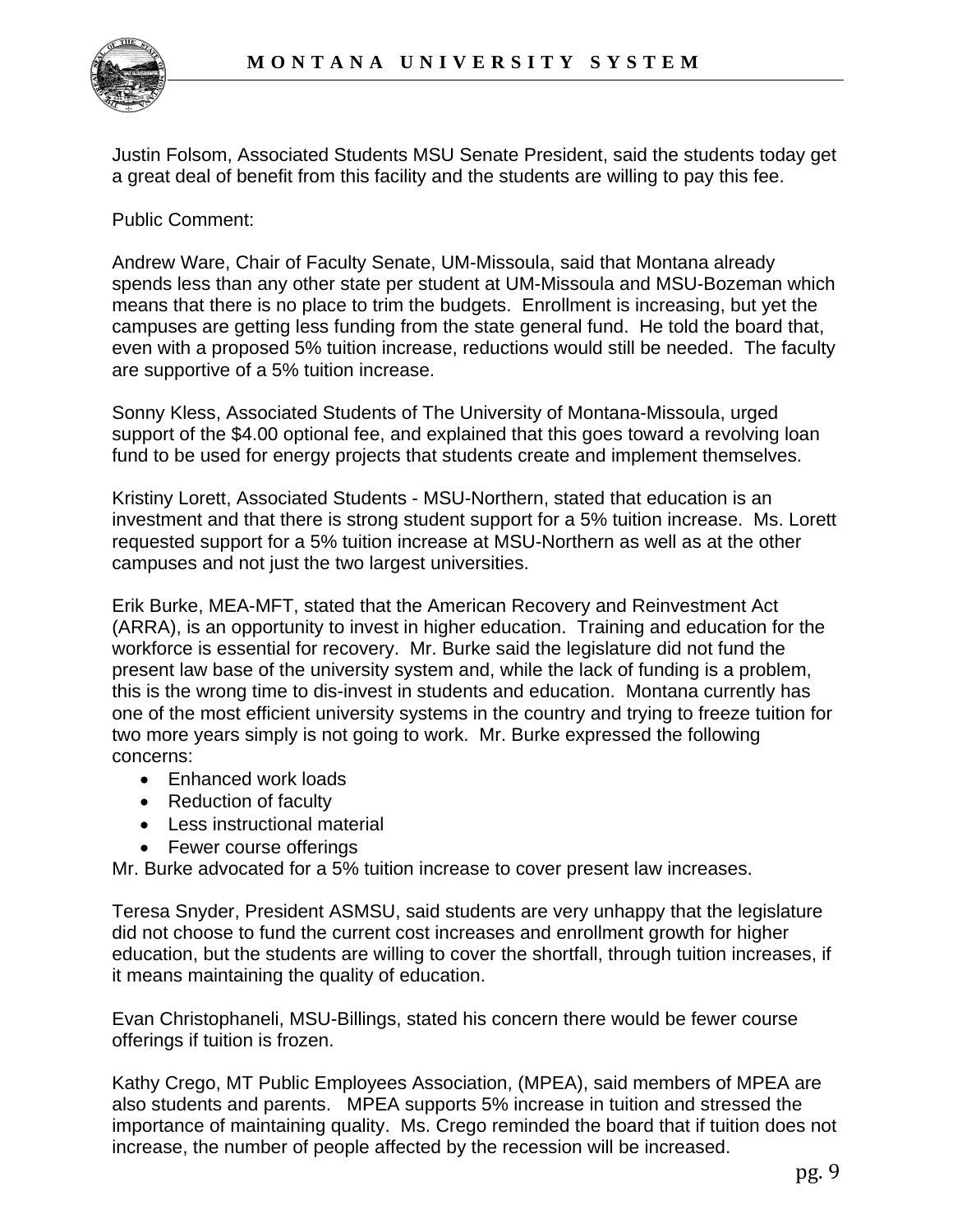

Montana Representative Dan Villa, Anaconda, said Governor Schweitzer's version of HB 645 had allocated no funding for tuition mitigation. The legislature then put the money into the bill for higher education. He reminded the board that the American Recovery and Reinvestment Act funding is not a growth fund but rather a maintenance fund.

Grow Eastern Montana

President Stefani Hicswa, Miles Community College (MCC), explained the tuition proposal FY10-11 pilot program, entitled Grow Eastern Montana. MCC requested permission to provide an in-state tuition rate to all out-of-state and international students from Wyoming, North Dakota, South Dakota, and Canada beginning in the fall semester of 2009.

Regent Hamilton questioned how the system will evaluate this in the next two years.

Regent Barrett explained that he plans to recommend a 3% tuition increase at MSU-Bozeman and UM-Missoula with the Office of the Commissioner re-allocating state funds to the smaller campuses.

## **INFORMATION**

- a. Annual Status Report of Project Authority; MSU-Bozeman
- b. Annual Status Report of Project Authority; UM-Missoula
- c. Negative Fund Balance Update; MSU-Northern
- d. Research Support Facility (Vivarium); UM-Missoula

## **CONSENT**

- a. Memorandum of Understanding Between MSU & MSU Foundation; MSU- Bozeman ITEM 143-2010-R0509
- b. Memorandum of Understanding Between UM & UM Foundation; UM-Missoula ITEM 143-1009-R0509
- c. Authorization to Expend Student Computer Fees; MT Tech ITEM 143-1503- R0509
- d. Authorization to Expend Student Computer Technology Fees; UM-Helena COT ITEM 143-1901-R0509
- e. Authorization to Accept the Donation of Real Property; UM-Helena COT ITEM 143-1902-R0509
- f. Execute Easement/Right of Way Agreement at Kagy Boulevard & South 11<sup>th</sup> Ave with the City of Bozeman; MSU-Bozeman ITEM 143-2008-0509
- g. Easement/Right of Way Between Hill County Electric Cooperative & Northern Ag Research Center, MT Agricultural Experiment Station; MSU-Bozeman ITEM 143-2009-0509
- h. Approval of Participants: Rural Physician Incentive Program; Office of the Commissioner of Higher Education ITEM 143-104-R0509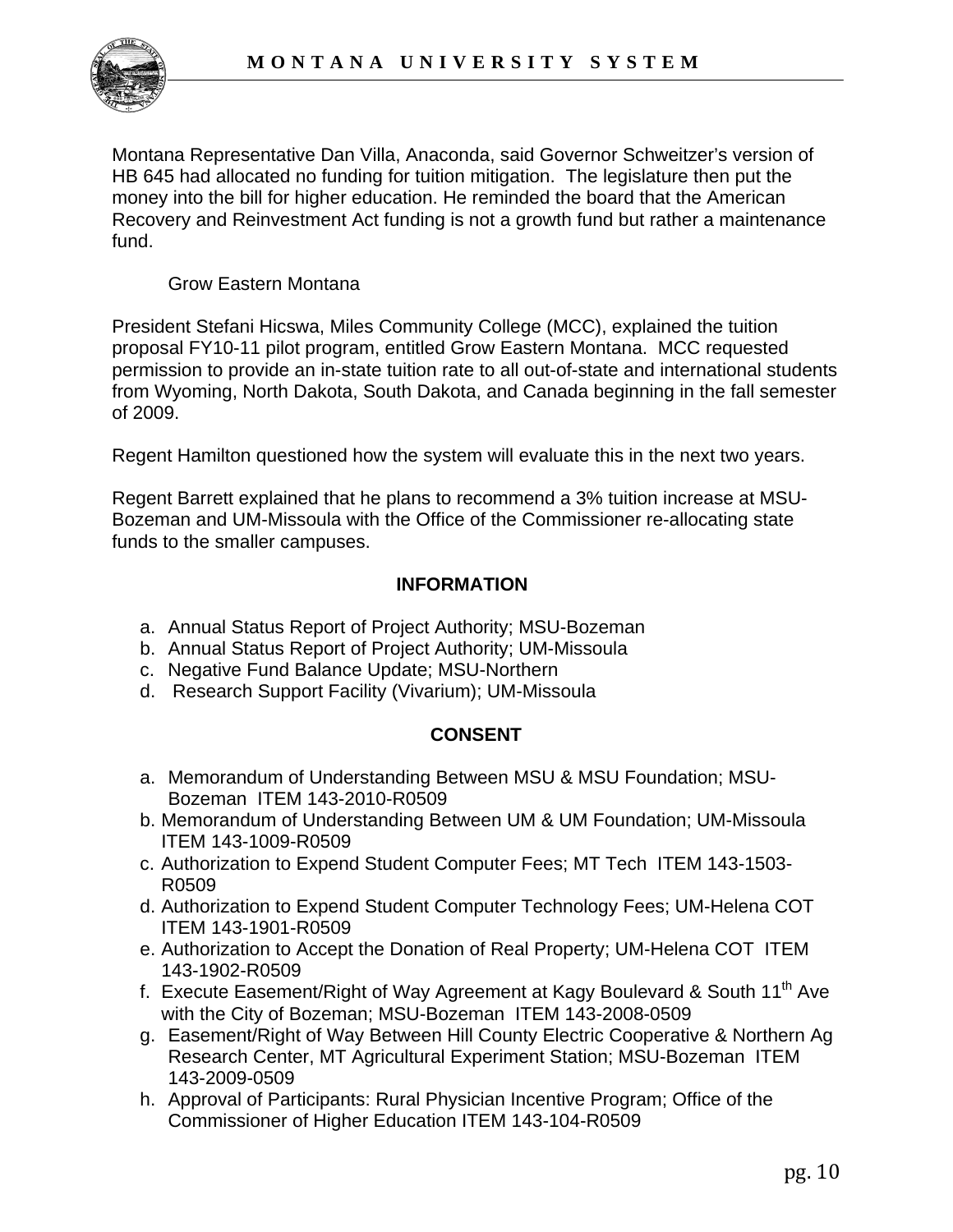

Regent Taylor asked for clarification on consent item d. Dean Bingham said this is to be used for replacement laptops for faculty.

## **Academic and Student Affairs Committee**

**NOTE: Action on committee items occurred the following day, Friday, May 30.** 

### **ACTION**

a. Revision of Policy 706.1; Faculty Tenure ITEM 143-103-R0509

Deputy Commissioner Sylvia Moore explained this was a policy revision of faculty tenure with the purpose to allow the university system to match the competition in cases where extremely qualified individuals have applied. This would serve as a recruitment and retention tool by allowing the campuses to offer tenure early and at the time of hire. This makes it possible for Montana to remain competitive.

Regent Jessen asked if there was a probationary time before tenure would be granted. Provost Royce Engstrom, UM-Missoula, said there is a six year probationary period, and, while there is some risk involved, this revision applies to people who are clearly among the leaders in the nation with developed the ability to be leaders and scholars. Provost Engstrom said the campuses take the hiring of these individuals very seriously and stated that tenure is an investment in the future.

Regent Taylor asked what would happen if a campus has hired someone and the Board of Regents does not approve tenure. Provost Engstrom replied that all tenure is subject to approval by the board and that the applicants understand that is the case.

Deputy Commissioner Moore explained that those decisions are thoroughly vetted prior to coming to the Board of Regents. She said this option is targeted at a small, elite group that has already achieved tenure at other campuses.

#### b. Hamilton Higher Education Center; ITEM 143-1010-R0509

Provost Engstrom explained that the Hamilton Higher Education Center (HHEC) opened two years ago. The proposed Bitterroot Valley Community College (BVCC) initiative failed in the legislature. Deputy Commissioner Mary Moe, OCHE, has led an effort to move forward with higher education in the Bitterroot Valley. Provost Engstrom said that a steering committee has been formed with members from the Bitterroot, UM-Missoula, OCHE and the community. Authorization of the regents is needed to move forward. The following actions have been recommended by the steering committee:

- 1. The University of Montana will terminate the Hamilton Higher Education Center as of June 30, 2009.
- 2. The Board will authorize The University of Montana to deliver higher education in the Bitterroot Valley in an ongoing manner with guidance from the steering committee through a university entity yet to be named.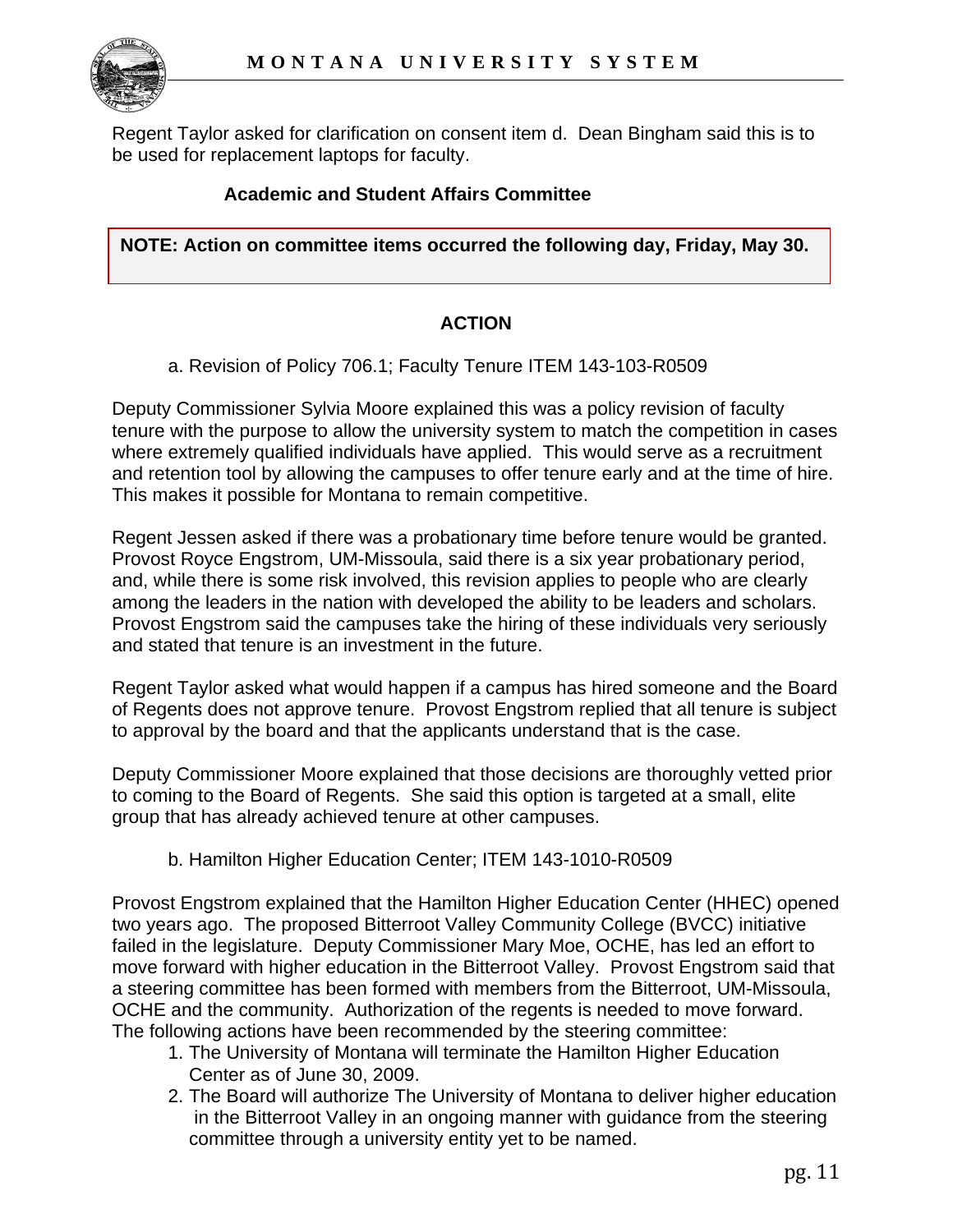

Patricia Wilson Meakin, HHEC steering committee member, requested that the regents approve the HHEC item. Regent Buchanan asked about the participation rate of those previously involved with the BVCC effort. Deputy Commissioner Moe responded that both the trustees elect and the advocacy group have designated seats on the steering committee, and in fact, Ms. Meakin represents the advocacy group.

Regent Hamilton asked if this action item indicated philosophically that UM-Missoula is willing to provide some form of support to maintaining this effort. Provost Engstrom responded yes and said UM-Missoula has provided \$200,000 each of the past two years. He said the level of service will continue at the same level. Deputy Commissioner Moe added that part of the charge of the steering committee is to develop performance measures and benchmarks that will be used to justify continuing support as the programming evolves.

Deputy Commissioner Moe told the board that the committee is also searching for an interim director, who will lead the committee in more completely designing the model for expanded programming in the Bitterroot.

## **PUBLIC COMMENT:**

Erik Burke, MEA-MFT cautioned the board that the tenure policy should be bargained and should be part of the bargaining process. He said it is problematic to allow people outside the system to come into the system and receive tenure.

Senator Jim Peterson, SD 15, testified that \$2 million that was vetoed by the governor following the legislative session was intended for equipment and infrastructure in the agriculture research centers. The \$2 million ended up going to the ending reserve funds, which will not stimulate anything. Senator Peterson responded to the governor's comments about research grants. He explained that congressionally appropriated grants include language detailing how they are supposed to work. Some of the grants that Governor Schweitzer has raised questions about are grants that Senator Peterson has been involved with. He stated the grants were driven by the industry, with the congressional delegation on both sides of the aisle approving it. Senator Peterson said MSU has had more transparency than most grants at universities ever get. He reminded the board that the grants resulted in \$20 million in research money for graduate and undergraduate students.

Lochiel Edwards, farmer from Big Sandy, addressed changes in Policy 401 research. He said the regents need to be careful about sending a message that you are severing the relationship with the private industries. He cautioned the board about the perception and message about public/private partnerships.

Regent Barrett clarified the draft research guidelines do not want to have unintended consequences.

Bing VonBurgen, President, MT Grain Growers Association, urged the regents to place Dean Jeff Jacobsen, MSU-Bozeman, on the MSU presidential search committee.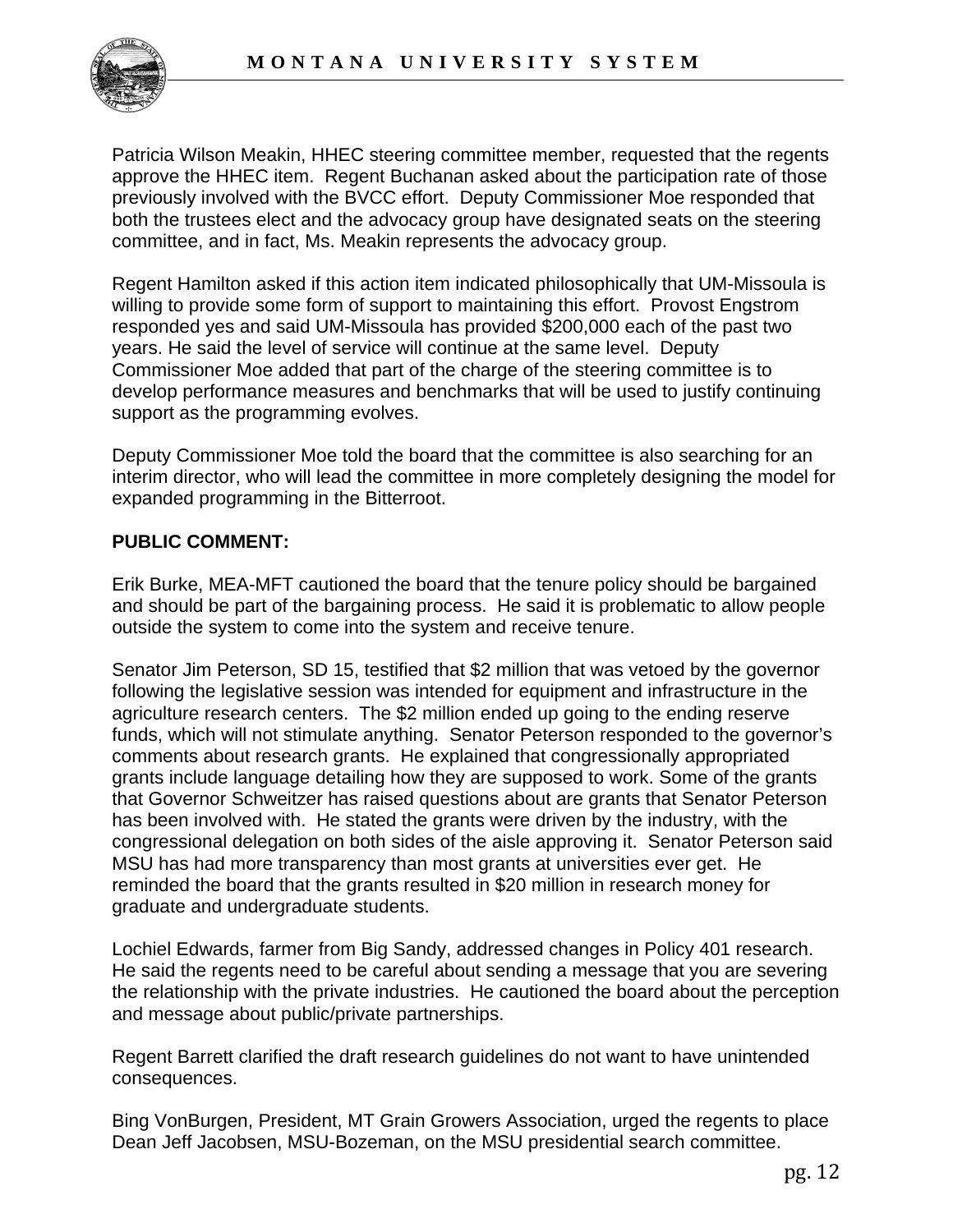

Regent Christian said the land grant university and agriculture representation was discussed and the committee is aware of the importance of agricultural representation.

Regent Christian explained that Regent Lila Taylor was put on the committee as a representative of the agriculture community. Doug Steele, Extension Service, is also on the committee representing agriculture.

John Youngberg, Montana Ag Coalition, addressed research policy 401 and encouraged the regents to maintain some type of flexibility in the process to allow responses to last minute requests.

 c. Montana State University-Great Falls requests approval of the update of the College Mission Statement; ITEM 143-2851-R0509

Dean Joe Schaffer said MSU-Great Falls COT needs a clear vision and mission statement and they, therefore, refined their mission values. Dean Schaffer said this was done to meet the standards of the accreditation audit, which the COT will begin in 2011.

Regent Hamilton said this is an appropriate time for the board to have the conversation on how to work on institutional mission. She pointed out that this mission statement demonstrates the intent of this institution. Regent Barrett concurred.

Regent Buchanan agreed with MSU-Great Falls COT's mission as a community college.

Commissioner Stearns commended the work that went into the formation of the mission statement. She cautioned the board to be wary of resource intensive mission statements and endorsed the community college mission across the two-year college sector.

Level II Items

d. A.A.S. in Insurance; Miles Community College ITEM 142-402-R0309

Provost Shelly Weight, MCC, requested the approval of the insurance A.A.S. degree. She explained this would provide access to people throughout the state. An insurance company came to Miles Community College to see if they would be interested and willing to provide this program. The campus first evaluated the program see if it would be feasible. The program would be on-line and would, therefore, be accessible throughout the state.

Regent Jessen asked if another campus already provided this degree. Provost Weight replied that some business programs offer something similar, but that the closest campus that offers this is in the state of Washington.

 e. A.A.S. in Biofuels Energy; Miles Community College ITEM 142-403- R0309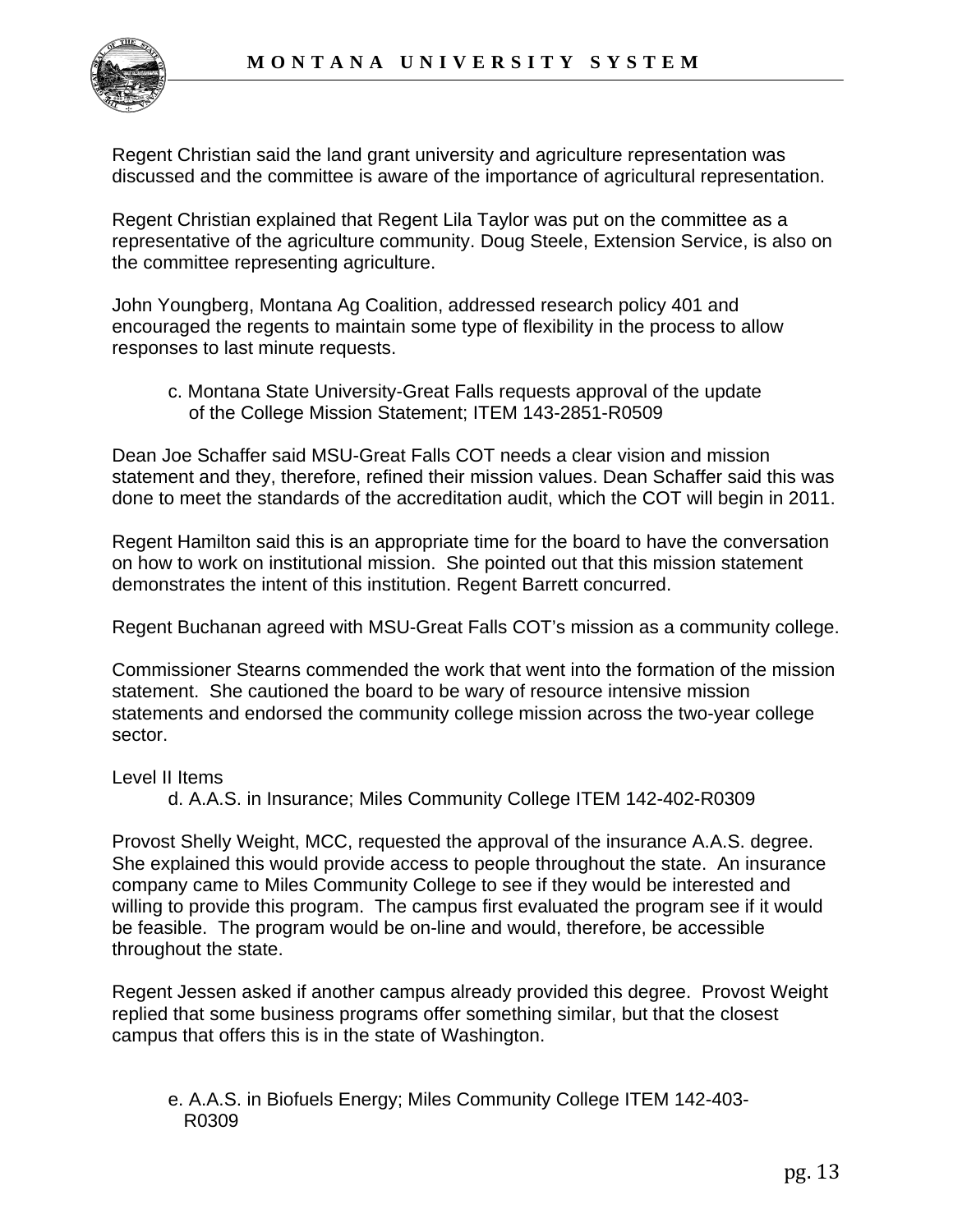

Provost Weight, MCC, explained this was part of the WIRED grants. MCC has had a demonstration on this for the past two years. MCC has partnered with UM-Missoula and MSU-Billings on this. MSU-Northern has a biofuels component in their program and MCC has worked with MSU-Northern, as Northern is the only place that can look at the fuel to make sure they are right.

 f. Certificate of Applied Science in Computer Aided Design; UM-Missoula COT ITEM 142-1008-R0309

Provost Engstrom explained this certificate is in response to considerable interest by the Missoula community. Provost Engstrom said the campus attempts to balance workforce needs and the fiscal responsibility. This is a one-year certificate program that is basically a step on the way to an associate of science degree in computer technology. This allows UM-Missoula to be responsive to what the community needs are.

Regent Jessen asked if the classes are offered at MT Tech in Butte and MSU-Billings and whether they would be able to offer the same with their current resources. Provost Engstrom replied the courses are not available on-line in their entirety and that it would not meet the local needs for an in-person program.

Dean John Cech added that MSU-Billings has a program, but it is not offered on-line because the files students have to work with are extremely large and not transferable on-line. There is also a great deal of equipment involved.

Dean John Garic, MT Tech College of Technology, responded that they have similar issues with file sizes and equipment. The UM program being requested deals with a local need, just at MT Tech's does.

Dean Barry Good, UM-Missoula COT, said the high schools are interested in this program and that it is their intent to work with high school students, either through dual credit or Big Sky Pathways.

## g. Masters of Science in Geography; UM-Missoula ITEM 142-1009-R0309

Provost Engstrom said this proposal recognizes there are two pathways to geography – the philosophical and the scientific portion. He added that this provides another option on the scientific side for better employment options. Provost Engstrom said the students currently enrolled in the masters of arts degree program will re-distribute between the two degrees.

#### **CONSENT**

Level I memorandum

#### **INFORMATION**

a. e-Transcript Update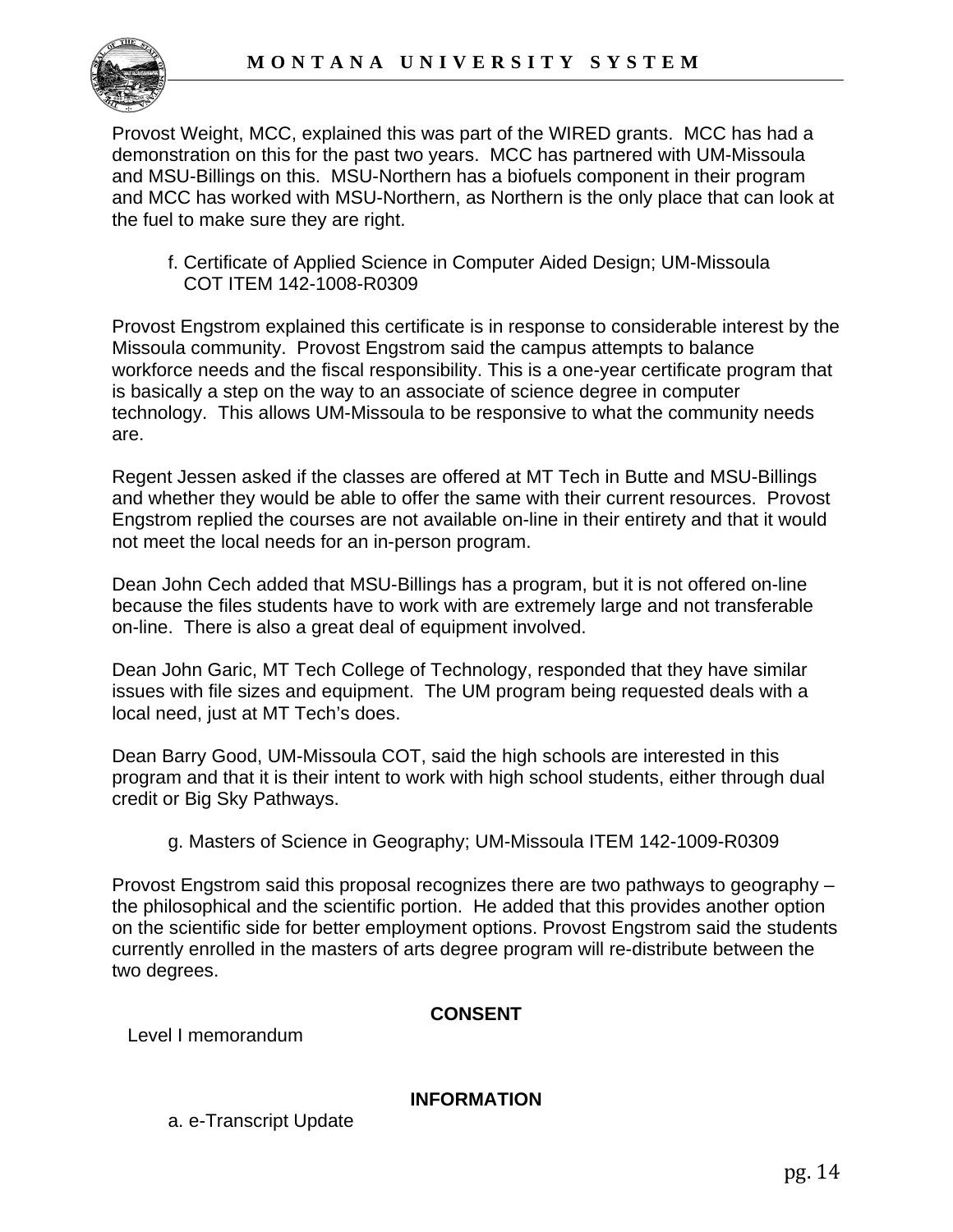

Provost Engstrom explained that the electronic transcript has been a pilot study as they evaluated the feasibility of a state-wide information system. He said the project included entering information into a database to transfer from high school to higher education. A steering committee with representatives from OCHE, OPI, Governor's Office and the K-12 community has focused on three institutions and five K-12 districts. The project consists of three phases:

- 1. Data entry, moving the transfer info from k-12 into the central database
- 2. Work with the movement of the data between k-12 and higher education
- 3. Experiment with analytical data

Provost Engstrom said it is important to determine how to assure the information works well with the state-wide data system.

Commissioner Stearns told the board that the state-wide information system is now a high priority of the Montana University System. Details concerning the ability to analyze and interpret the data and how this will interface with the two-year system are still under discussion.

 b. Campus Bookstore Textbook Cost Mitigation Ideas - Bryan C Thornton, The Bookstore at the University of Montana

Bryan Thornton, Director of the UM– Missoula Bookstore, explained that the cost of textbooks has increased 45% in recent years. Mr. Thornton said the campus bookstores are trying to get the textbooks to the students at a cheaper price. He noted used books will never be the solution because the used books and new books are in conflict. The bookstores are, therefore, trying to find ways to bring the textbooks to students in a digital form. In the digital formats, the students would only be paying for the material that they need and that the cost of developing the material electronically would be 35-40% less than printing the material. Mr. Thornton said they are in the process of forming a library of intellectual property that the faculty can choose from and then only paying the publisher for the part that they actually use. Fee guarantees will have approval by the regents. If this method is followed, then the regents will have to get more involved in making these decisions.

Regent Buchanan requested this be an action item at a future Board of Regents meeting.

 c. MUS Campuses will collaborate to offer a common program in Sustainable Energy Technology – Wind

Deputy Commissioner Moore said this is a placeholder as this will be an action item at the next Board of Regents meeting. Deputy Commissioners Moe and Moore said some campuses will be working together over the summer to put together a program in sustainable energy.

Regent Barrett commended the campuses for working on this system-wide prior to having the board vote on this.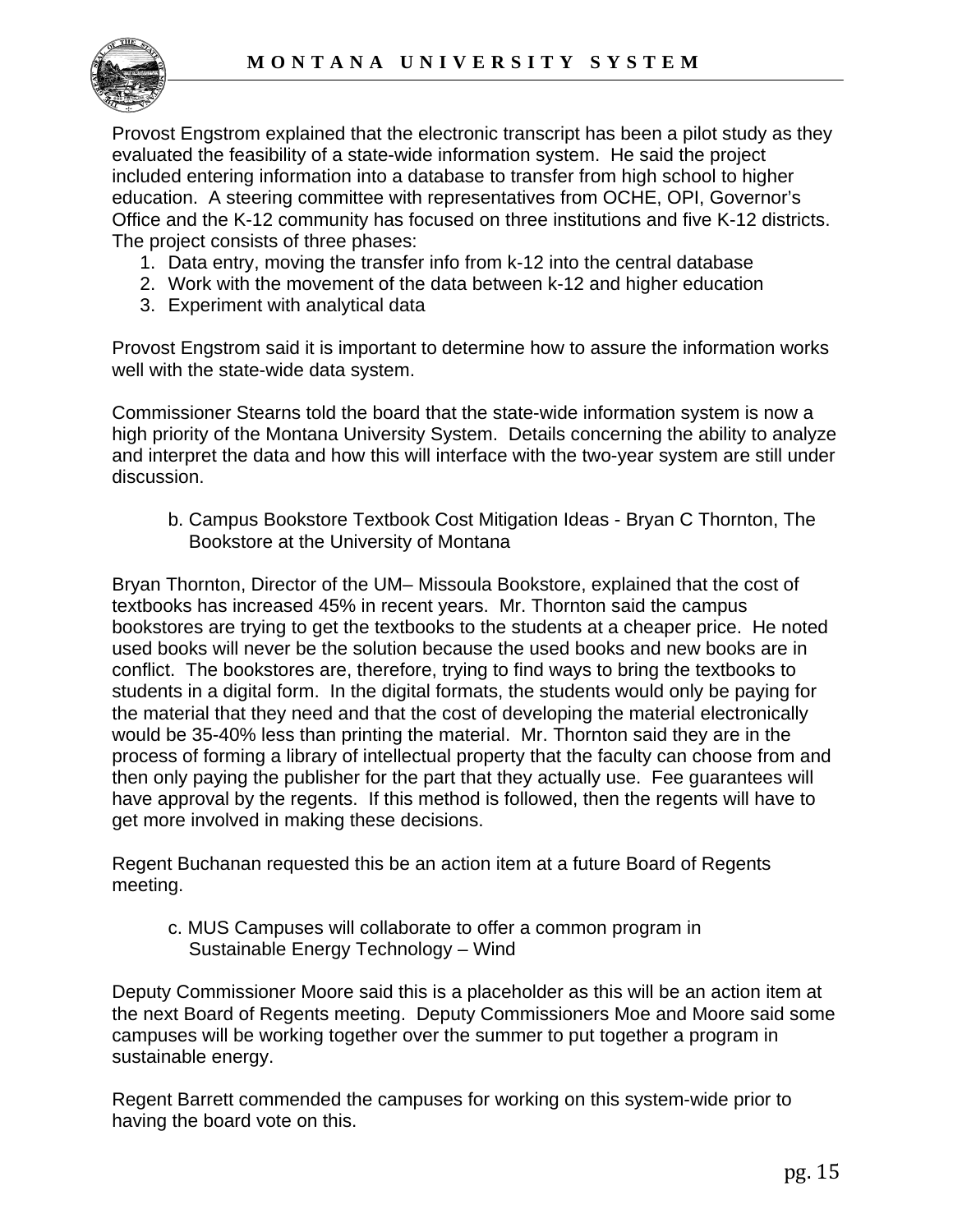

## d. MSU Billings 2009 Final Accreditation Report

Chancellor Ron Sexton said MSU-Billings developed a detailed action plan to address all the issues in the accreditation assessment. Their campus has been dealing with this program by program, department by department and college by college. Chancellor Sexton said when this is complete it will allow MSU-Billings to look at any program and see what has been achieved in that program.

Regent Buchanan asked if MSU-Billings had the resources to continue programs as they have in the past and expressed concern that the campus is trying to do too many things. Chancellor Sexton replied that they shared the same concern and, in response, MSU-Billings is already addressing some of Regent Buchanan's concerns.

e. MSU Great Falls 2009 Final Accreditation Report

Chief Academic Officer Heidi Pasek explained they were pleased with the progress report in response to the accreditation report that was accepted for 2007. The recommended criteria for accreditation dealt with institutional assessment.

f. Miles Community College 2009 Final Accreditation Report

President Hicswa explained there were five recommendations in the accreditation report, and that MCC is now down to one recommendation to complete, which is the same recommendation that Great Falls COT is facing. Accreditation wants MCC to complete the process on academic outcomes.

 g. Level II memorandum to campus academic officers (BOR will act on this item at the August 2009 BOR meeting)

Deputy Commissioner Moore said this comes forward in the summer and is for two-year schools only.

 h. OCHE appreciation for Montana Tech's 2 year renewal of Bill Macgregor's temporary leave to serve as director of the transfer Initiative

Deputy Commissioner Moe extended appreciation to MT Tech for allowing extension of the assignment of Bill Macgregor, who is crucial to the transfer initiative.

 i. Institute for Leadership and Public Service at the Mansfield Center – a congressionally-directed grant of \$238,000

Regent Pease introduced Governor Brian Schweitzer who is attending this portion for the purpose of discussing items I & j.

Regent Barrett said the level of accounting and transparency on the federal grants is overwhelming and the rules are changing for congressionally funded grants. Regent Barrett explained proposed research guidelines which will not be acted upon at this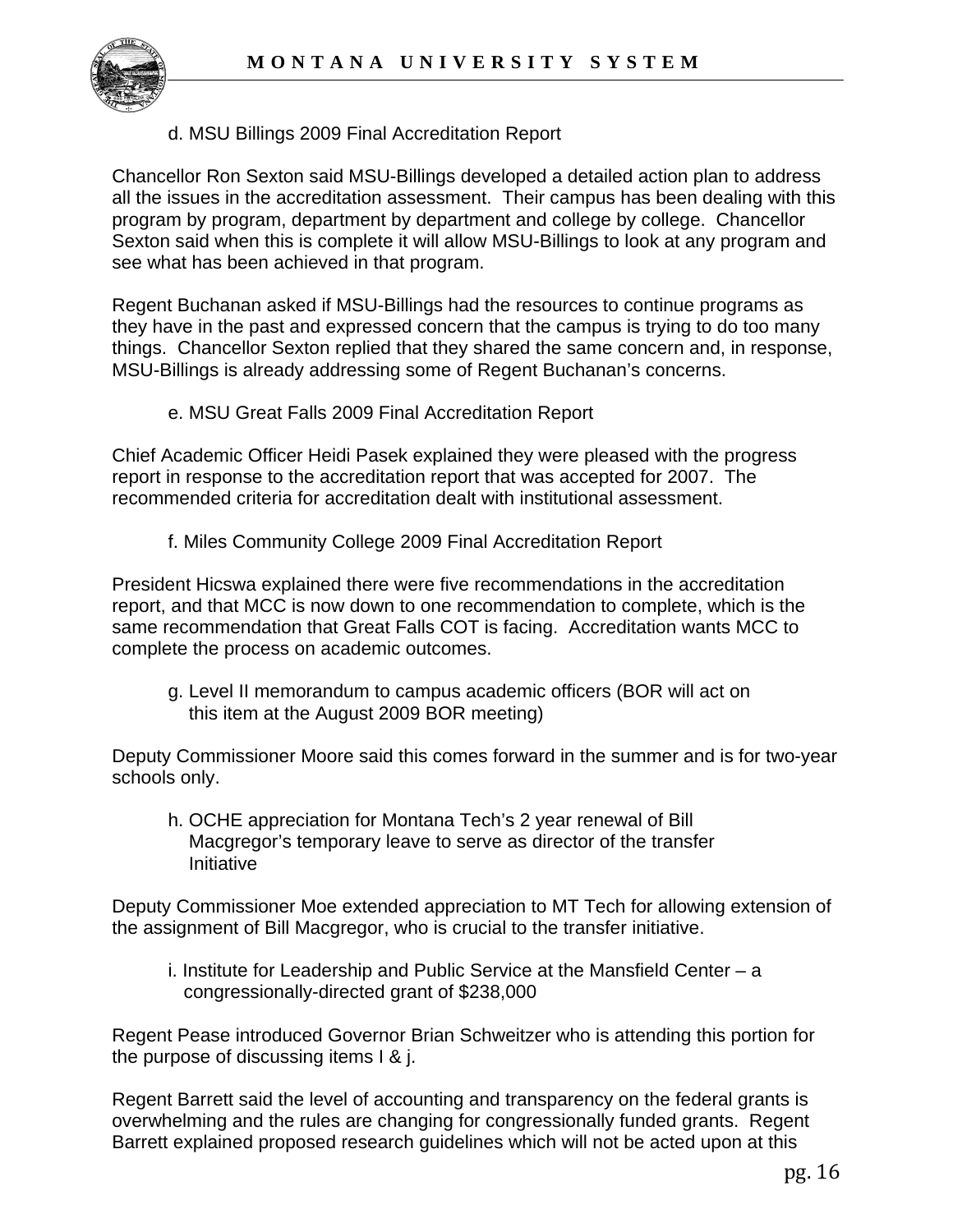

meeting. The guidelines reflect a potential change to the BOR Policy 401 research. Policy 401 would require that the grants be approved by the regents and that this would not affect the competitive process.

Governor Brian Schweitzer said he visited recently with the Secretary of Education and Secretary of Housing (HUD) at which time those officials asked what Montana is doing with the stimulus dollars. The governor told the Secretary of Education that Montana has a proposal to deliver education to every household in Montana. Governor Schweitzer said he does not think the quality of education will decrease if tuition is not increased. He asked what steps the MUS plans to take in order to make reductions. He stressed the need for more distance education, the importance of two year education, and the digital generation of students who need life skills. The governor said the jobs of the future are demanding that the students have life skills.

Governor Schweitzer also talked about research and earmarking in research.

j. Research Administration and Oversight

President Dennison said the campuses had not seen these guidelines prior to the meeting and that concerns raised about the language should be expected when seeing a draft that they had not seen before. He cautioned the regents to make sure the language does not interfere with legitimate congressional interests.

Regent Barrett agreed with President Dennison, and commented that the world of congressional grants is changing.

Deputy Commissioner Moore explained the process and said she is meeting with the research departments and with the Experimental Program to Stimulate Competitive Research (EPSCoR) group this summer. This will come back to the September or November Board of Regents meeting with any adjustments that may need to be made. She reminded the regents of the importance of having the type of climate that is friendly for research.

## **Workforce Development and Two-Year Education Committee**

#### **NOTE: Action on committee items occurred the following day, Friday, May 30.**

## **INFORMATION**

MOA Update

Deputy Commissioner Mary Moe spoke on the Making Opportunity Affordable (MOA) productivity agenda. Funded by the Lumina Foundation for Education, MOA is committed to increasing higher education degree production so that the United States can once again be the most educated country in the world. Montana's goals for increasing educational attainment levels focus on: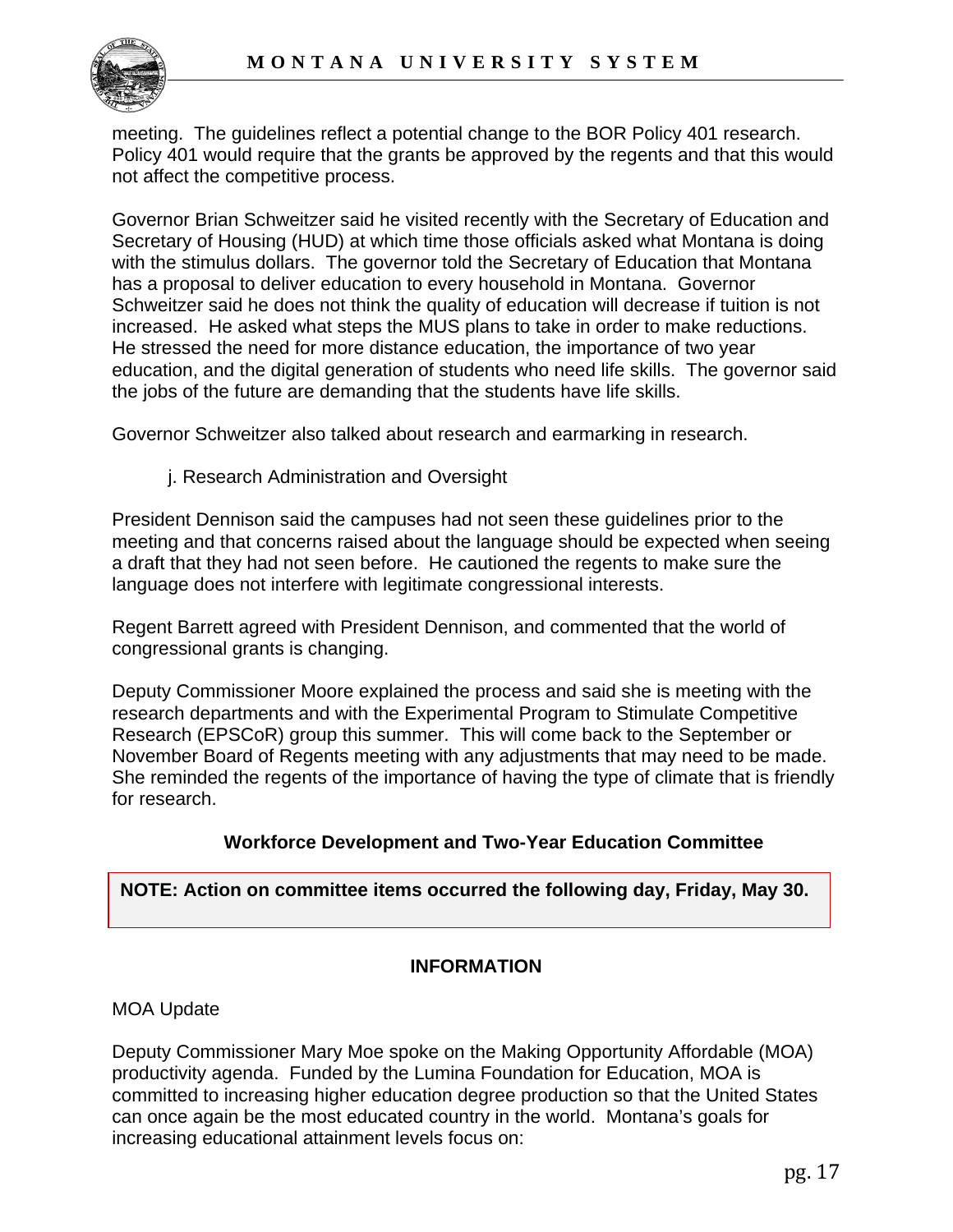

- Increasing enrollments in two-year programs
- Increasing certificate and degree production at two-year colleges
- Increasing successful transfer, thereby increasing four-year degree production
- Improve efficiency in order to improve affordability for students and state

Deputy Commissioner Moe summarized Montana's recent and upcoming activities connected to these goals:

- Representatives from all Montana's colleges of technology and community colleges and five of the seven tribal colleges just completed a conference in Great Falls dedicated to identifying challenges and opportunities for Montana's two-year colleges.
- Over 40 individuals from state government, OPI, the Board of Public Education, and two-year and four-year campuses contributed to an audit of the policy framework for two-year education in Montana. The policy audit examined how Montana's laws, administrative rules and policies create a framework for twoyear education in Montana. The audit is quite extensive but two major themes became apparent:
	- $\circ$  There needs to be better coordination in the two-year system so that communication and delivery are more consistent and efficient.
	- o If Montana is going to engage more high school students, non-traditional students, under-prepared students, and low-income students, we must look at their needs and design our programs to meet them.
	- o With relatively high tuition and low needs-based aid, Montana's colleges are engaging fewer and fewer low-income students.

An important strategy addressing all three of those themes is the effort to implement an integrated information system. Associate Commissioner Tyler Trevor explained the goal and need for a coordinated integrated information system. The major key benefit will be to increase student access. Currently, the MUS has more of a de-centralized system, with each institution having its own individual system. The MUS will now have the ability, with funding from HB 645, to implement strategies that will move the MUS toward the formation of an integrated information system. Funds from the MOA grant have the potential to leverage additional resources for this project. He stressed the need for the campuses to be actively engaged in this project, which would advance the two-year consortium model originally outlined in Montana's MOA proposal in September 2008.

Regent Pease told the board that the next step is to put together another proposal for the MOA to be submitted in September 2009, which involves \$2 million over the course of four years and also allows access to additional resources available at the national level. She said the board will be looking for the two year campuses that are willing to be in the first set of campuses to participate in the integrated information system.

#### **ACTION**

Policy Audit ITEM 143-107-R0509

#### **DISCUSSION**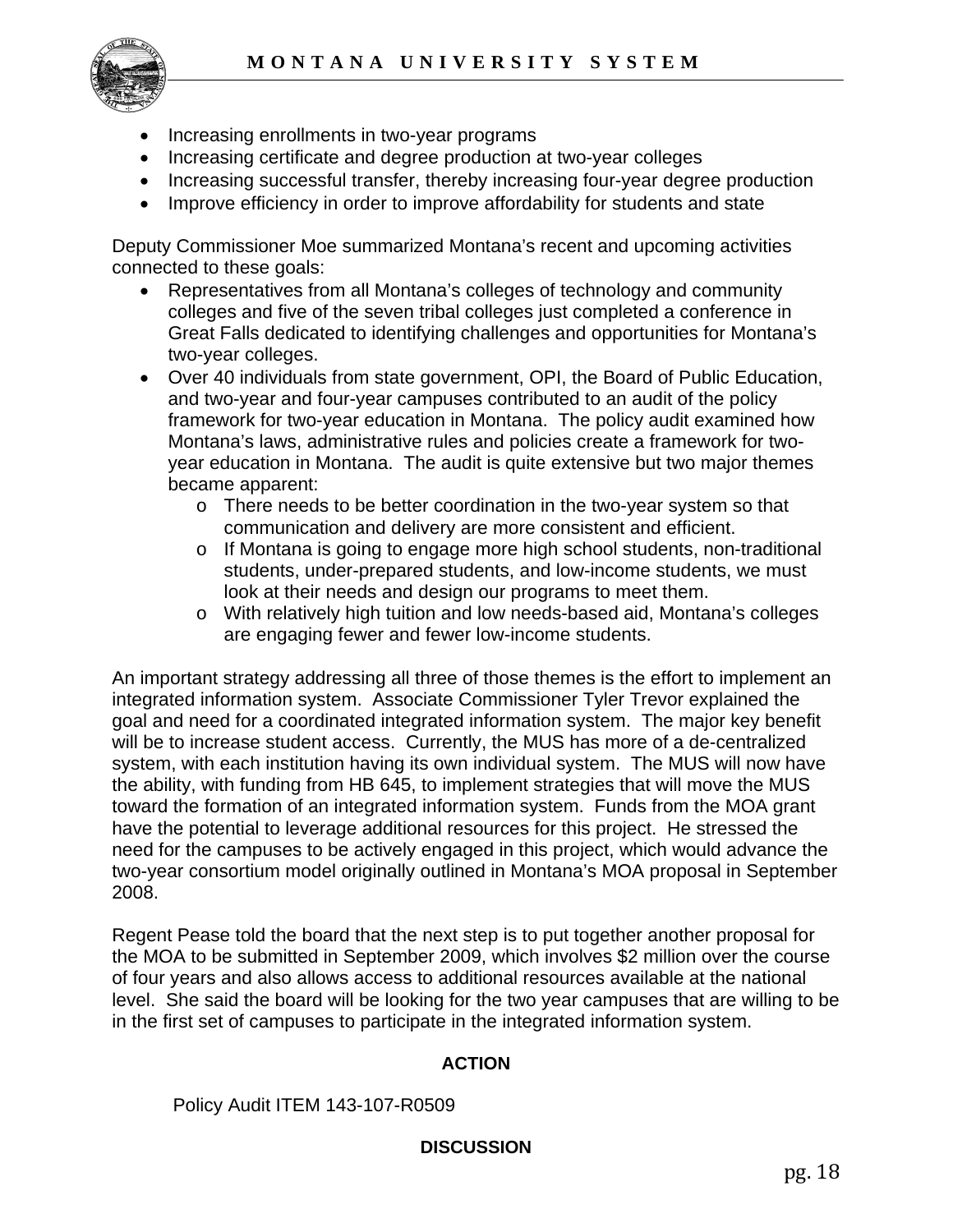

The Academic Year in Review: Perkins IV Report

Deputy Commissioner Mary Moe called the board's attention to the annual Perkins IV Report included as an attachment to the agenda item. It has been a very active year and one that has been characterized by collaboration, especially between OCHE and OPI. Two items in the report are of particular interest:

- The United State Department of Education has announced they will come to Montana in 2010 for a monitoring visit. The date is not yet certain.
- The 2009 legislature allocated \$2 million in stimulus funding to the commissioner's office for the development of five early college pathway programs, so Perkins staff will be working with the Office of Public Instruction on this project.

 Executive Session *The meeting was closed for individual privacy reasons for completing evaluations of UM President George Dennison and Commissioner Sheila Stearns*

- Evaluations:
- President George Dennison
- Commissioner Sheila Stearns

#### **Friday, May 29, 2008**

The Board reconvened at 8:30 AM.

#### **Staff and Compensation Committee**

#### **INFORMATION**

- a. Collective bargaining update
- b. University Faculty Association (UFA) presentation
- c. Presidential executive search update

Regent Buchanan stated this is not an era where the university system can afford to do everything and that certain levels of compensation may not possible in the current economic environment.

Doug Coffin, UM-Missoula, Vice President of University Faculty Association, stated that the university system is in a situation where we've been doing the same thing over the last ten to fifteen years. He stressed the need to define what kind of system the citizens want, what the system can afford and how to fund it. Mr. Coffin stated that campus departments are running out of resources and it is destroying morale.

#### **CONSENT**

 Staff Items a. MT Tech of UM ITEM 143-1500-R0509 b. UM Western ITEM 143-1600-R0509 c. MSU-Billings ITEM 143-2700-R0509 d. MSU-Northern ITEM 143-2800-R0509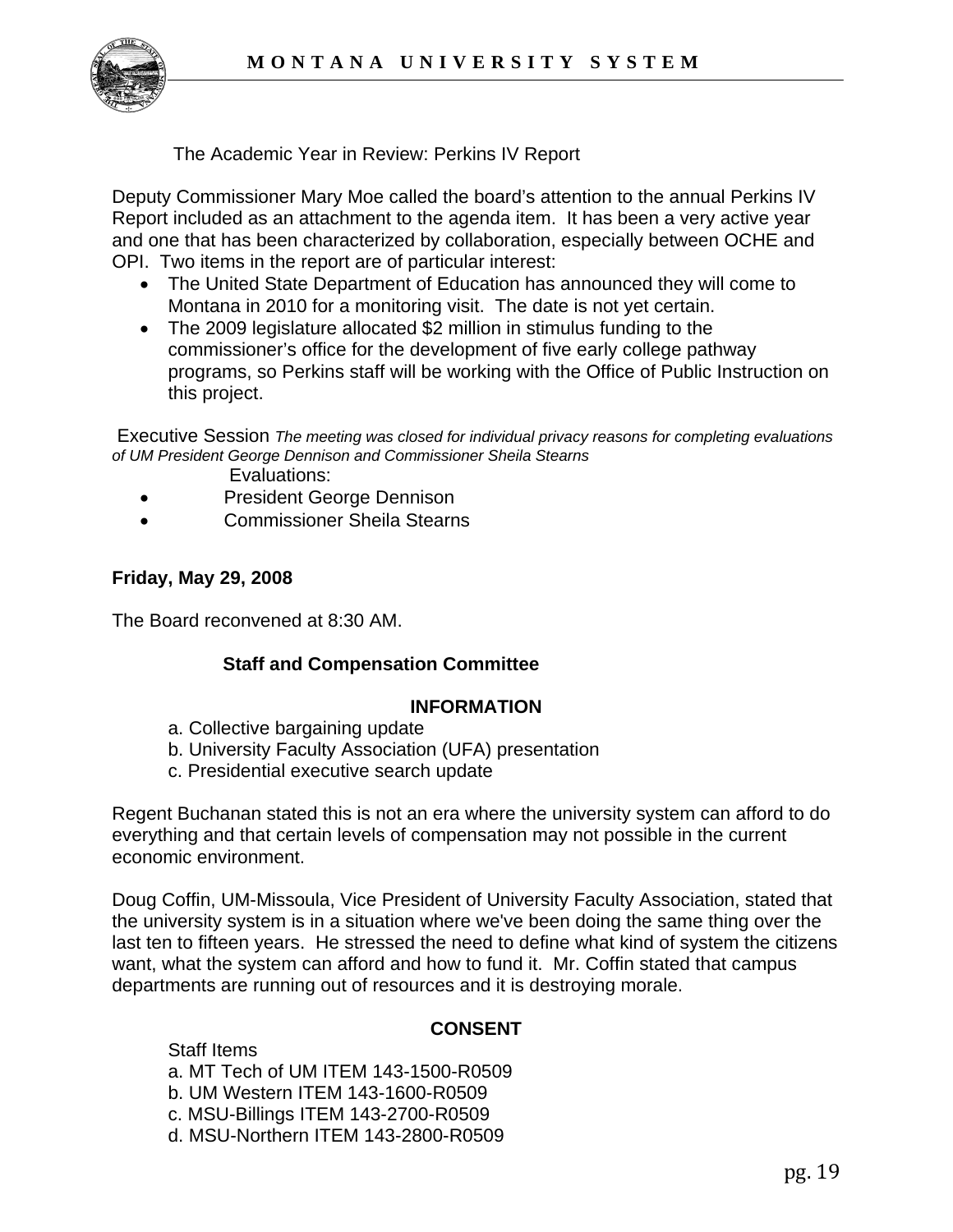

- e. MSU-Great Falls COT ITEM 143-2850-R0509
- f. Authority for Employee Equity Interest and/or Business Participation under Policy 407; (Roos & Reibel) MSU-Bozeman ITEM 143- 2006-R0509
- g. Authority for Employee Equity Interest and/or Business Participation under Policy 407; (Blake) MSU-Bozeman ITEM 143-2007-R0509
- h. Professor Emeritus of Modern and Classical Languages and Literatures: Robert Acker; UM-Missoula ITEM 143-1001-R0509
- i. Professor Emeritus of Management and Marketing: Mary Ellen Campbell; UM-Missoula ITEM 143-1002-R0509
- j. Professor Emeritus of Computer Science: Alden Wright; UM-Missoula ITEM 143-1003-R0509
- k. Dean Emeritus: School of Journalism and Professor Emeritus: Journalism: Jerry Elijah Brown; UM-Missoula ITEM 143-1004-R0509
- l. Professor Emeritus of English: Michael Beehler; MSU-Bozeman ITEM 143- 2001-R0509
- m. Professor Emeritus of Physics: Gerald F. Wheeler; MSU-Bozeman ITEM 143- 2002-R0509
- n. Professor Emeritus of Nursing: Elizabeth G. Nichols; MSUBozeman ITEM 143- 2003-R0509
- o. Professor Emeritus of Architecture: Peter Kommers; MSUBozeman ITEM 143- 2004-R0509
- p. Professor Emeritus of English: Sharon Beehler; MSU-Bozeman ITEM 143- 2005-R0509
- q. Professor Emeritus of Mathematics: Joseph Howell; MSU-Billings ITEM 143- 2710-R0509

## **Kindergarten to College Connections**

• Presidents George Dennison and Geoff Gamble

President Dennison gave an update on efforts toward the Science and Math Teacher Initiative for the purpose of promoting teachers. President Dennison explained that they discovered that data systems are not as integrated as they need to be to be able to gather the appropriate data. The committee has agreed on the following steps:

- Create a road map to identify progress and vision for the initiative
- Develop a state plan with a recommendation for systematic data collection
- Identify national funding opportunities through the National Science Foundation and the National Math and Science Initiative
- Coordinate and orient other MUS campuses
- Create a survey to distribute to members from the Montana Science Teachers Association (MSTA) and the Montana Council for Teachers of Math (MCTM)
	- Superintendent of Public Instruction Denise Juneau

Superintendent Denise Juneau spoke on continuing work on partnerships to educate all Montana students. She said there is a national movement to develop common course standards in science and math and that her office signed a memorandum of agreement with a national group indicating Montana's cooperation with the common course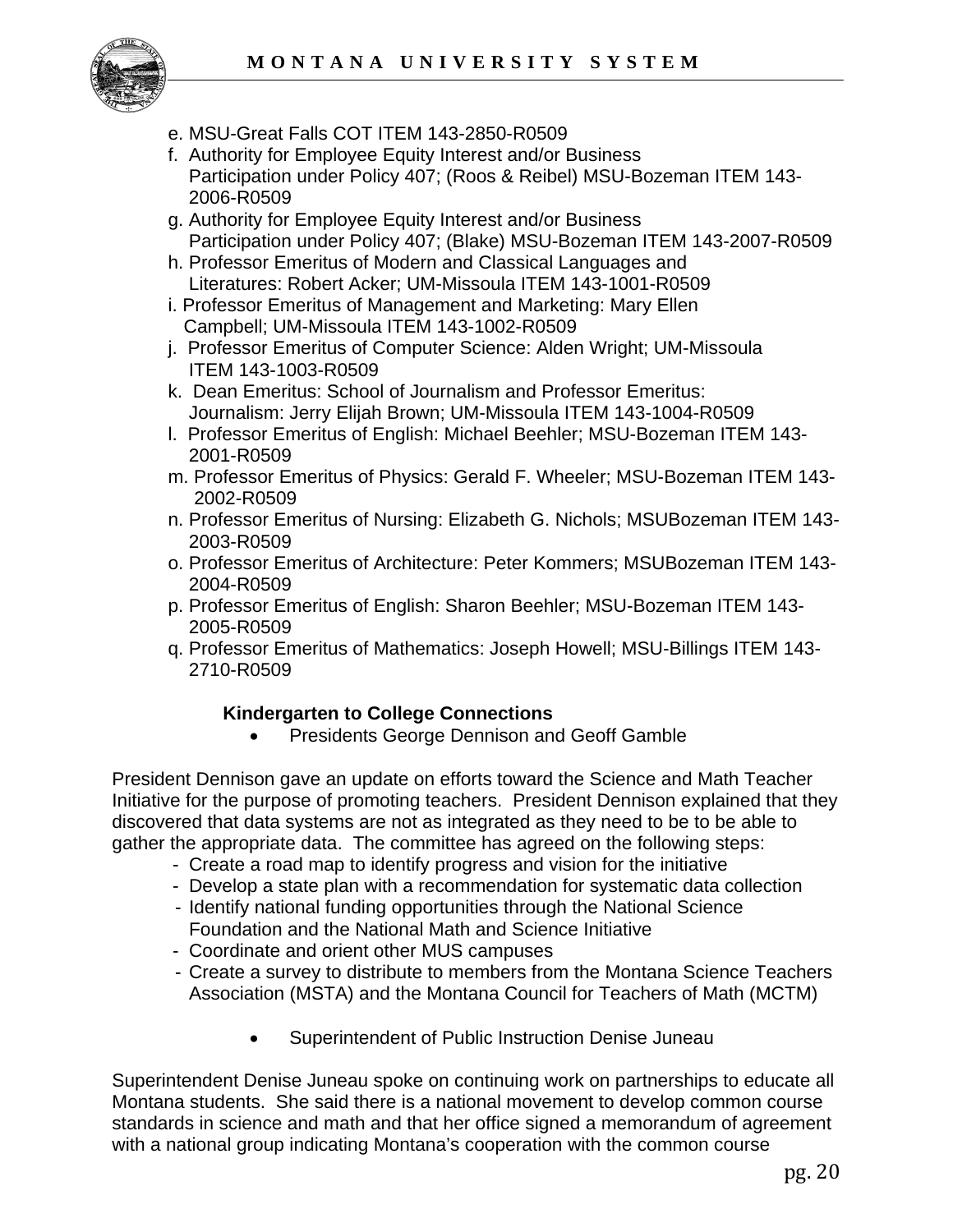

standards, without binding the state to the standards. The Board of Public Education will be adopting standards using participation of representatives from businesses, higher education, and K-12 to determine workforce needs.

Superintendent Juneau said she recently met with the U.S. Secretary of Education, Arne Duncan in which Superintendent Juneau stressed the needs of rural schools.

• Deputy Commissioner Mary Moe

Deputy Commissioner Mary Moe introduced Rene' Dubay, Director of Talent Search and Partnerships for Access, OCHE. Ms. Dubay said the National Association of System Heads, (NASH) is working to close the gaps by one half in both college attendance and college completion that separate minority and low-income students from others by 2015. Nationally, one third of minority students are attending higher education.

Commissioner Stearns said in addition to the NASH system has working on these issues, the Association of Governing Boards (AGB) also addressed similar issues at the national conference.

• Deputy Commissioner Sylvia Moore

Deputy Commissioner Moore introduced Jan Clinard, Director of Academic Initiatives, OCHE, who gave an update on the Montana University System Writing Assessment (MUSWA). Ms. Clinard said she conducts collaborative training of and coordinates scoring by, 322 teachers, college instructors, and pre-service teachers throughout the state. Professional dialogue is key to the project. Ms. Clinard said the number of students achieving levels of proficiency and above has steadily increased, with 71% of the students now exhibiting proficiency in writing.

Superintendent Juneau told the board that the Office of Public Instruction (OPI) is doing several pilot programs throughout the state on writing assessment. Her office is working on formal assessment and on-line programs available.

• Jan Lombardi, Governor's Office

Jan Lombardi said the next meeting of the Board of Education will be held November 5, 2009. She said the K-College group has met to discuss what is important for Montana to coordinate.

# **COMMITTEE REPORTS, DISCUSSION & ACTION**

**a. Administrative, Budget, and Audit Oversight.** 

# **ACTION**

a. Authorization to Execute Purchase of Property; UM-Missoula ITEM 143- 1008-R0509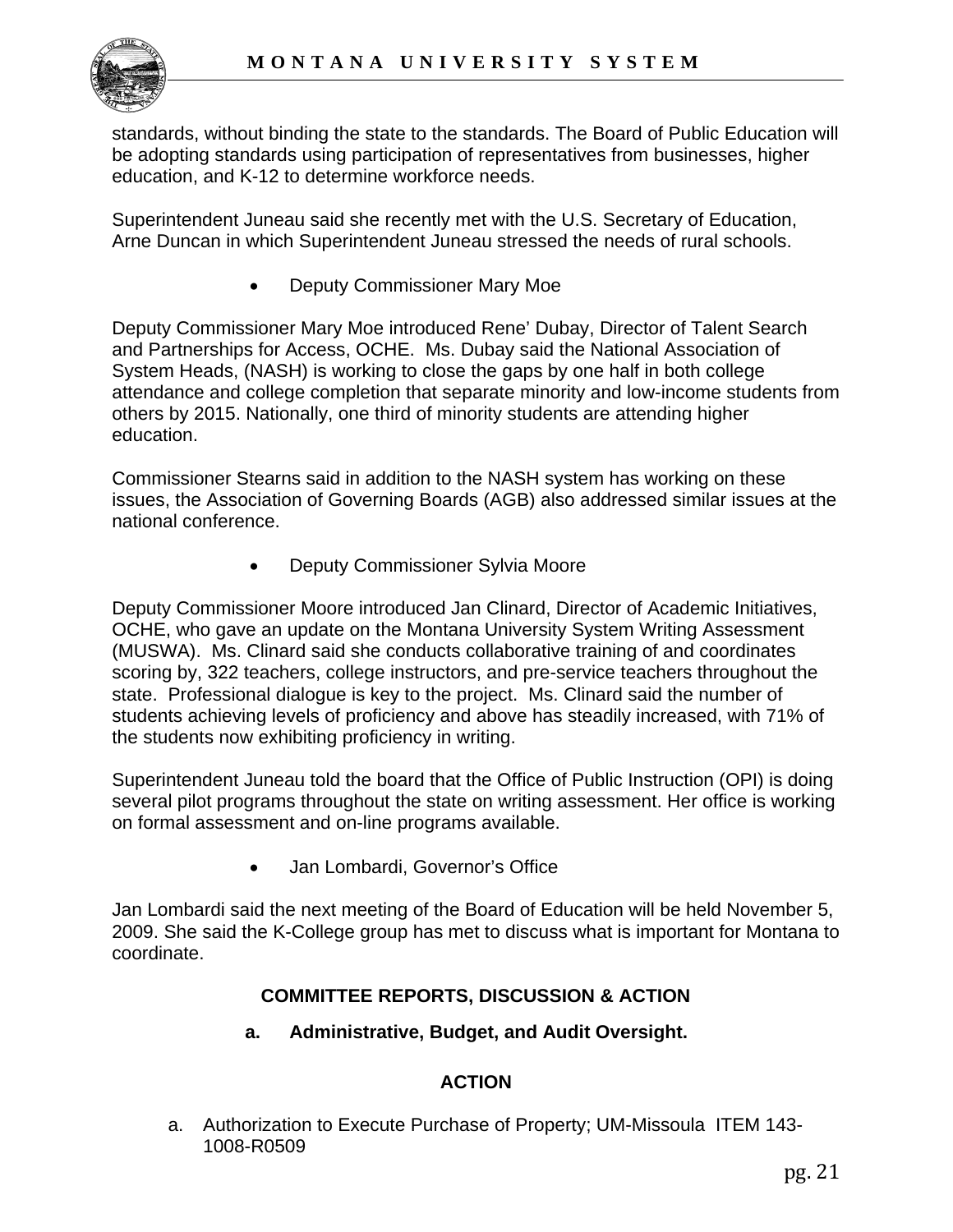

Regents Jessen and Buchanan expressed opposition to the purchase of property by The University of Montana due to the current economic climate.

Regent Barrett urged support of the purchase because it sometimes takes many years to acquire adjoining property such as this and the campus may not get the opportunity again.

Regent Christian also urged support and said these pieces of property are critical. He said the campus is only able to accomplish certain goals by acquiring property such as this.

Regent Barrett moved approval of Item 143-1008-R0509. Motion passed 4-3, with Regents Buchanan, Pease and Jessen voting no.

b. Authorization for Expansion to the Health, Physical Education and Recreation Building; MT Tech ITEM 143-1502-R0509

Regent Barrett moved approval of Item 143-1502-R0509 for the purpose of discussion.

Regent Jessen said he supported this item on behalf of the students at MT Tech and their desire for completion of this project. He said the students deserve to have access to an improved facility.

Regent Barrett said he was bothered by a \$100 fee which is going to last over a period of ten years, where only 16% of the students actually voted.

Regent Hamilton expressed support and said this is a situation where this may contribute to the health and welfare of the students. She also did not like the amount of the fee but added that MT Tech has done an exceptional job with providing students with earning opportunities that will help offset the cost of this.

Regent Taylor opposed the item and said this sends the wrong message since tuition has not been voted on yet.

Regent Christian also expressed opposition to the item.

President Dennison explained the Architecture and Engineering (A&E) process requires the campus to demonstrate the availability of funds prior to starting the project.

Regent Hamilton asked whether, if the fee passes at a lower rate and the building proposal also passes, would the campus have the authority to seek outside funds? President Dennison said yes, but the campus could not begin construction or the A&E process until the needed funds were available.

Chancellor Gilmore added that it is impossible to market an institution without a "state of the art" physical facility because students today expect to have access to such facilities.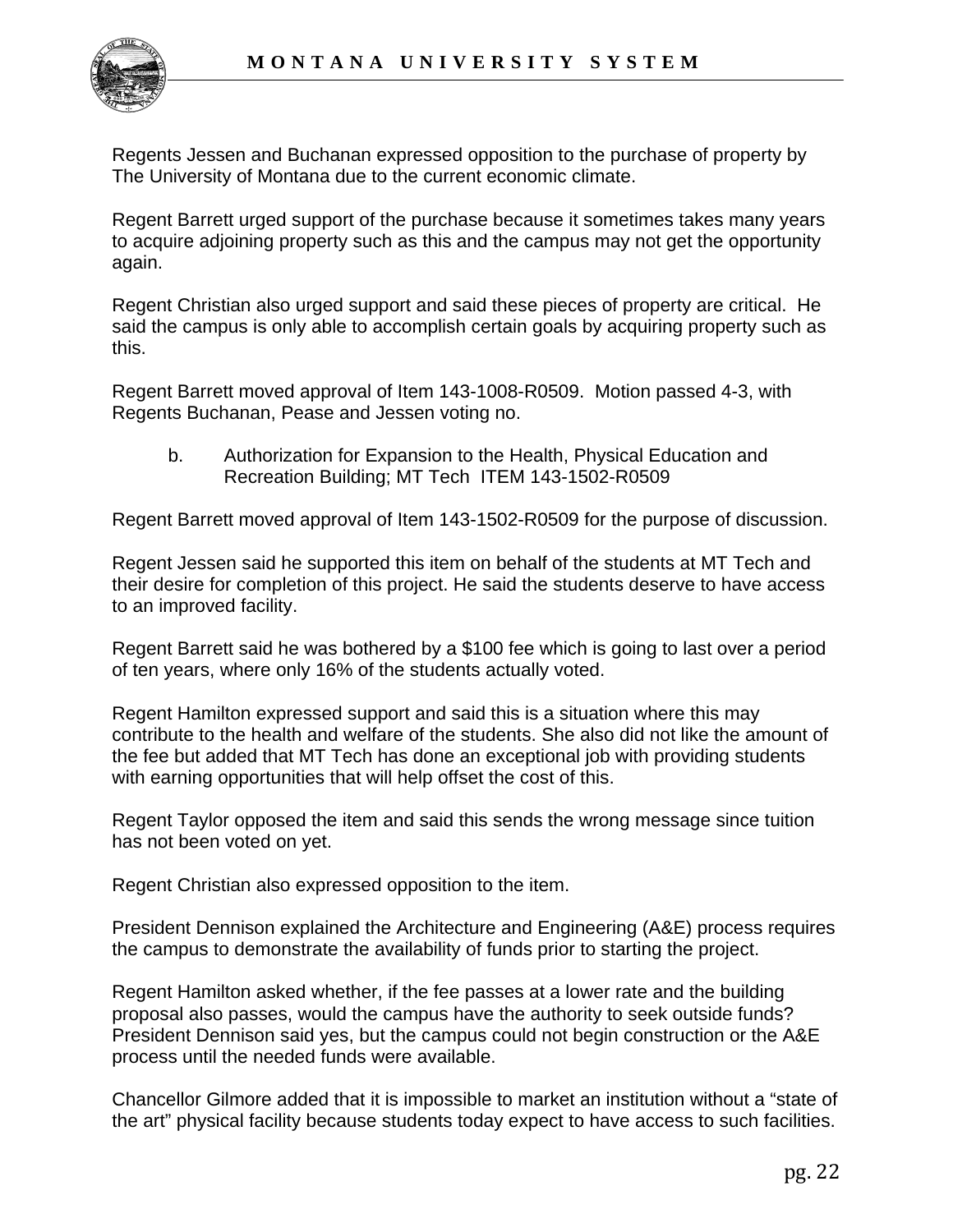

Regent Barrett asked what would happen if the regents approve the project but reduce or don't approve the fee?

President Dennison replied that it depends on the outcome of consultation with the students. He stressed that the students had the opportunity to vote on a lower fee but had voted for the larger fee instead.

Regent Barrett asked if this item could be deferred to the September Board of Regents meeting to allow the regents to consider this item further. President Dennison said yes, as long as the deferral includes the fee. The fee has been removed from the action item and deferred to the September Board of Regents meeting.

- c. Authorization to Lease South End Zone of Alumni Coliseum to MT Tech Foundation for the Purpose of Installing a Scoreboard; MT Tech ITEM 143- 1504-R0509
- d. Abrogate the Deed Restrictions on Former BLM Lewistown Field Office Property; MSU-Northern ITEM 143-2802-R0509
- e. Proceed with Simulated Hospital as Included in HB 5, 61<sup>st</sup> Legislature; MSU-Great Falls COT ITEM 143-2853-0509
- f. Indexed Increases in ASMSU Student Activity Fees; MSU-Bozeman ITEM 143- 2011-0509
- g. Yellow Ribbon Program ITEM 143-108-R0509
- h. FY10 and FY11 Tuition and Fees ITEM 143-102-R0509

Regent Christian moved approval of c,d,e and g. Motion passed 7-0.

Regent Christian questioned if the fee in item f is not indexed if the fee is less than 5%. President Gamble responded that item f clarifies indexed fee increases will automatically be approved at the lesser of 3.5% or the 3-year trailing average CPI (3 year CPI). In the event that the 3-year CPI exceeds 3.5%, the ASMSU Senate may, with a ¾ majority vote, propose fee increases at the 3-year CPI level, up to 5%. Fee increases above 5% will require a student vote. The item also states that other increases or new fees may, from time to time, be proposed for the expansion of programs, provision of new services or supplementation of existing fees. Such additional charges will be subject to individual approval by ASMSU and the Board of Regents. Upon approval, such additional fees will become part of the base upon which indexed increases would apply, unless specifically exempted.

President Gamble explained that MSU proceeded this way to be consistent with UM [Item 133-1020-R1106]. President Dennison said if the fee increase exceeds 5%, then it has to come before the Board of Regents for approval.

Regent Hamilton said if the three year amount is less than the 3.5% CPI, then the board needs to include language to clarify what happens. Deputy Commissioner Robinson noted that the revised language of ITEM f addresses this circumstance.

Regent Buchanan stated that this is not what the regents asked for and he, therefore, will not support the fee.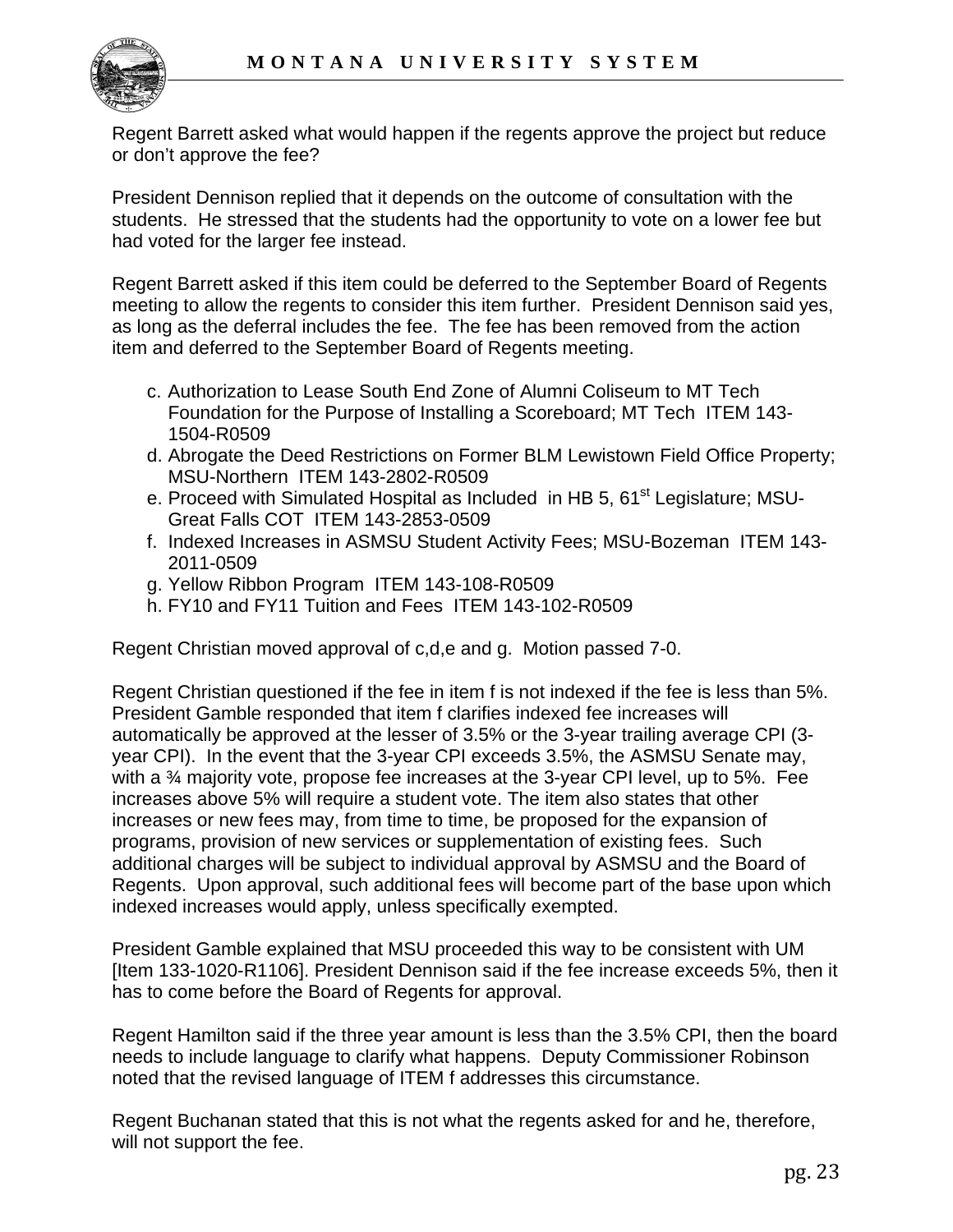

Regent Christian moved approval of item f. Motion passed 4-3, with Regents Taylor, Pease and Buchanan voting no.

Regent Barrett moved approval of the existing mandatory fees as presented. Motion passed 6-1, with Regent Buchanan voting no.

Regent Barrett moved approval of all existing mandatory fees at the 3% level, with the campuses determining how the funds are allocated. President Gamble clarified that the mandatory fees include the student fees. He explained that the campus mandatory fees are 3% and the student fees are above that amount.

Deputy Commissioner Robinson said the guidelines that apply to all the campuses did include the student fees. He said the MSU student fees are driving the percentage above the 3% level, whereas the UM student fees are 3% or below. Deputy Commissioner Robinson recommended what MSU presented on its campuses, with some downward movement on the course fees.

Regent Christian said President Gamble is willing to have some reduction in fees and that will reduce some of the increases.

Regent Buchanan was not comfortable with setting a precedent and encouraged the regents to keep it under 3%.

Regent Taylor stated concerns with funds for future O&M and replacement costs and questioned what percentage of the student fees would go toward these two issues?

Regent Hamilton recommended delaying the student fee portion until MSU works with OCHE. She suggested the regents address the 3% mandatory fees, then vote on the student fee portion at the next conference call meeting. The regents agreed to defer the fees on the MSU side, to be addressed at a conference call meeting.

President Gamble reminded the regents that the bills still need to be paid and that this project and the whole strategy of the students was approved when the project was approved in 2004. The only change is that MSU brought this back for approval once the bill was due.

Regent Barrett clarified the motion was for approval of fees up to 3%.

Regent Hamilton moved to delay consideration of the student activity fee until a later date to be determined by the commissioner's office. President Gamble clarified the decision has to be made prior to September 2009.

Regent Hamilton withdrew her motion and moved mandatory fees as presented up to 3%.

Regent Buchanan expressed opposition to this motion with concerns of sending the message to go ahead and ask for everything.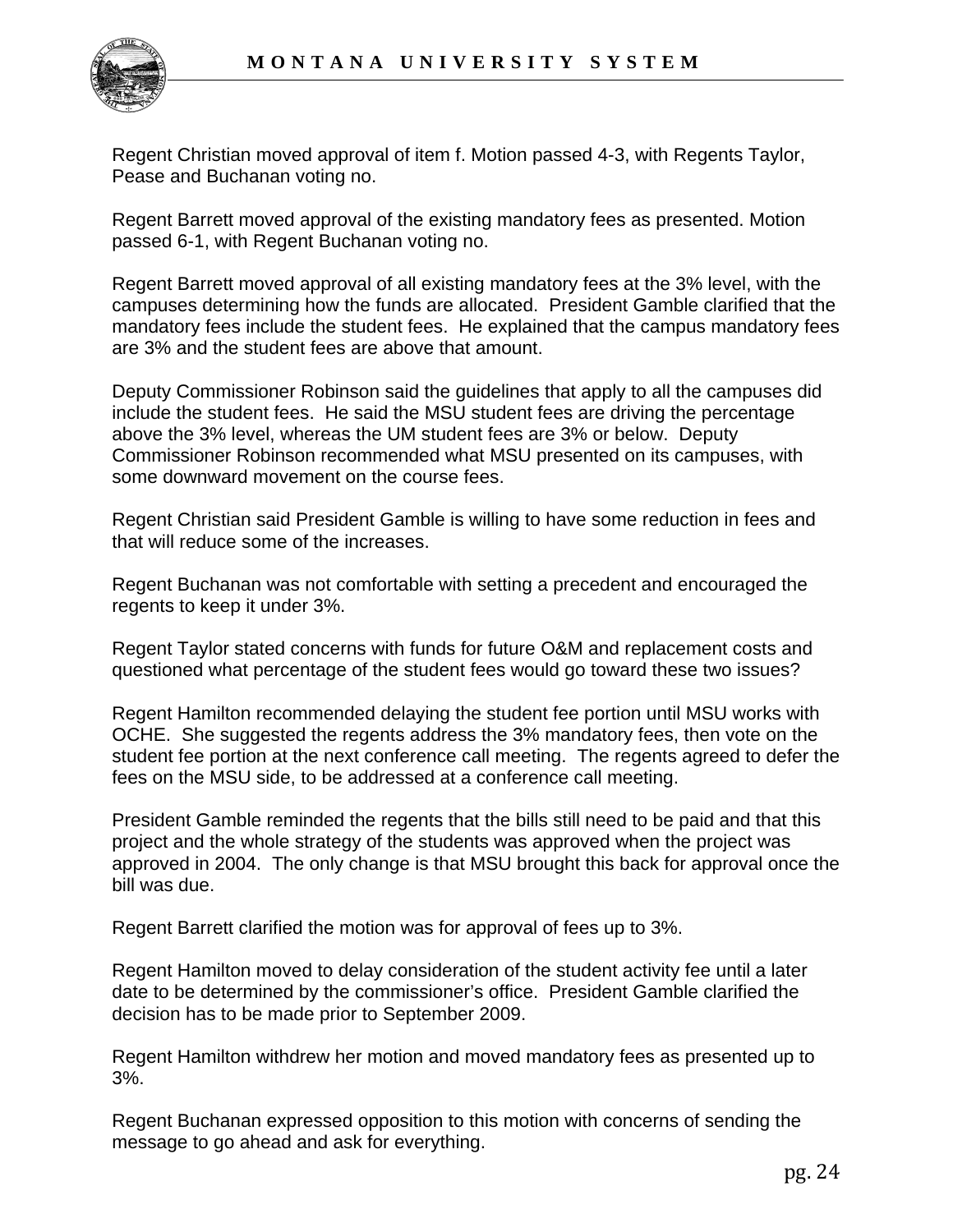

Regent Barrett requested using a different methodology in the future that does not show detailed line items.

Commissioner Stearns reminded the board that prior to this, the regents had made the decision to address fees every two years, following legislative sessions (Policy 940.31). She added that the policy specifically indicates that the proliferation of fees should be avoided.

Regent Barrett questioned how 41 new fees were presented by MSU, and asked that the number be reduced significantly prior to board approval.

Regent Hamilton moved approval of fees up to 3%, excluding the MT Tech fee for the student health facility and MSU student fees. Motion passed 6-1, with Regent Buchanan voting no.

#### **COURSE FEES:**

Regent Hamilton moved approval of all existing course fees as presented (not including new course fees). She stated that in the cases where the course fees are above the 3% increase, the fee has not increased for a long period of time.

Regent Christian noted that some of the course fees have a small dollar amount increase but are above a 3% increase.

Regent Jessen asked if students are aware of those fees with large increases.

Deputy Commissioner Robinson explained that on course fees that are above the 3% level, he did require supplemental documentation from the campuses regarding the need for the increase. He said he did have concerns with new fees for MSU-Bozeman. OCHE staff is satisfied with the increases in the existing and inflationary fees and feel those are justified and, therefore, urged support of those.

Regent Christian said he has concerns with the MSU Business School \$3 fee. He cautiously urged approval but recommended repealing it soon to come up with a different means of funding.

Regent Christian moved approval of existing fees throughout the system, excluding the new course fees. Motion passed 6-1, with Regent Buchanan voting no.

Regent Christian voiced concern about the new fees and moved the new fees for discussion on the next Board of Regent conference call meeting.

Regent Taylor wants information if it is a new course that has a fee or an existing course with a prior fee or a new fee.

Regent Barrett moved approval of the community college fee matrix as presented. Motion passed 6-1, with Regent Buchanan voting no.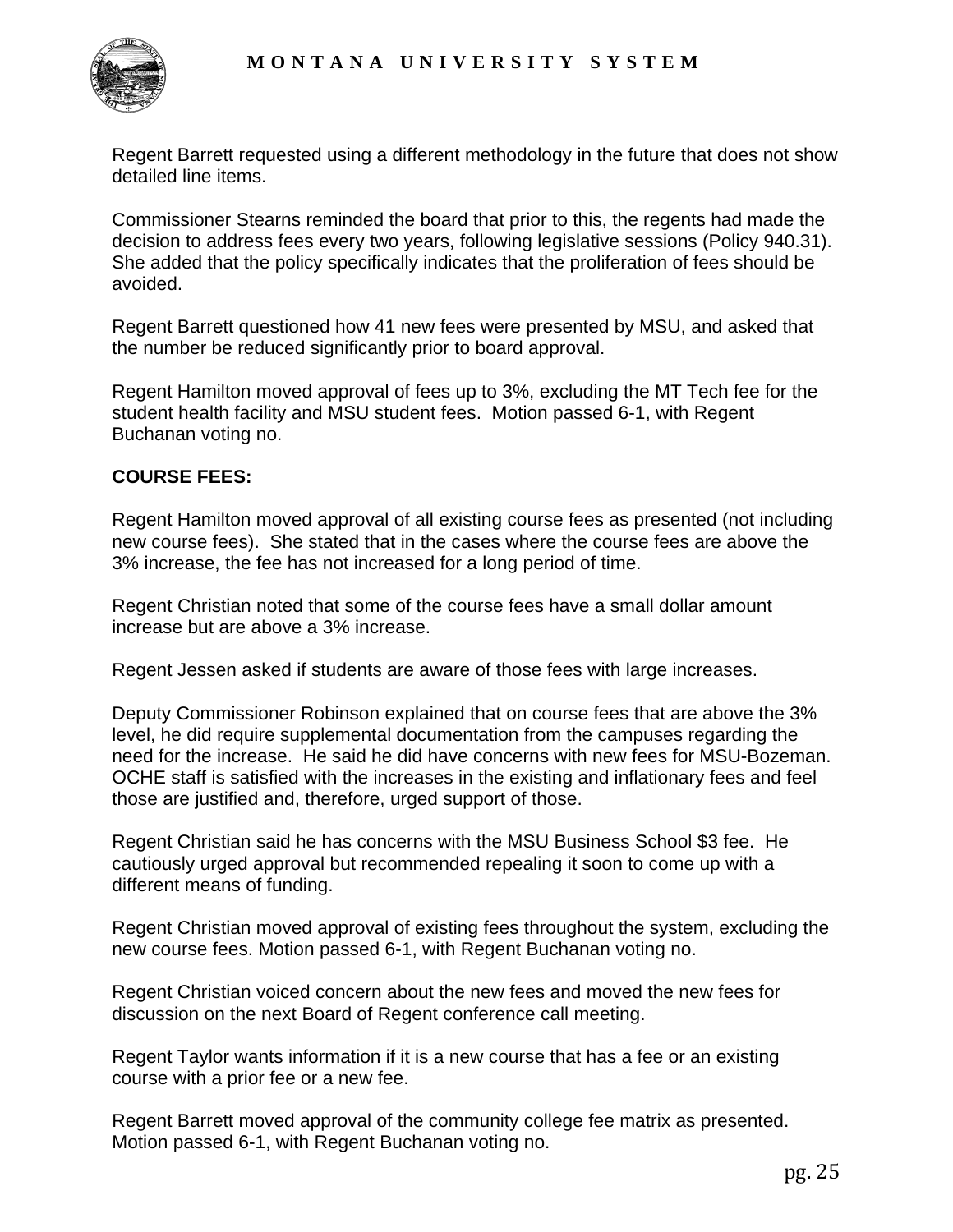

## **TUITION**

Regent Christian explained the matrix has the resident undergraduate and graduate tuition included, excluding the community colleges.

Regent Jessen moved on behalf of the students of the MUS that upon an increase of tuition for the academic school years for the current biennium, the following priorities be first met by distribution the additional funding provided by the students through tuition.

- 1. Continue the level of current resources through the retention of faculty and staff to preserve staff.
- 2. Continue academic availability.

The major reason for this is to preserve the jobs of campus employees, and classes/sections for students.

Students:

Tracie Snyder, ASMSU President, said she wants to instill quality services for future students and for Montana students to remain competitive.

Sonny Kless, ASUM, encouraged support for a modest tuition increase to ensure programs would not be cut.

Kristiny Lorett, MSU-Northern, stated the tuition increase is directly connected to quality for students.

Regent Jessen said the students want to make sure everyone is on the same page. Students are aware of the cost of tuition and are willing to make the sacrifice to make sure people stay employed. Securing the jobs of campus personnel is vital to the students' quality education, providing services that students need to graduate in less time.

Regent Barrett moved approval of the matrices as presented, to raise tuition 3% at MSU-Bozeman and UM-Missoula and to freeze tuition at the nine remaining campuses. Regent Barrett added that when that amount is determined, the regents want to see a proposal of how the money will be allocated to the affiliate campuses in order for the affiliate campuses to maintain a 0% tuition increase. Deputy Commissioner Robinson will work with Regent Christian with respect to the allocation of state funds to all campuses.

Regent Jessen said the students are opposed to MSU-Bozeman and UM-Missoula being the only campuses that see a tuition increase. The smaller campuses also need to have a tuition increase.

Regent Hamilton moved an amendment to Regent Barrett's motion. She supported the concept of Regent Barrett's motion, but moved to amend his motion for a tuition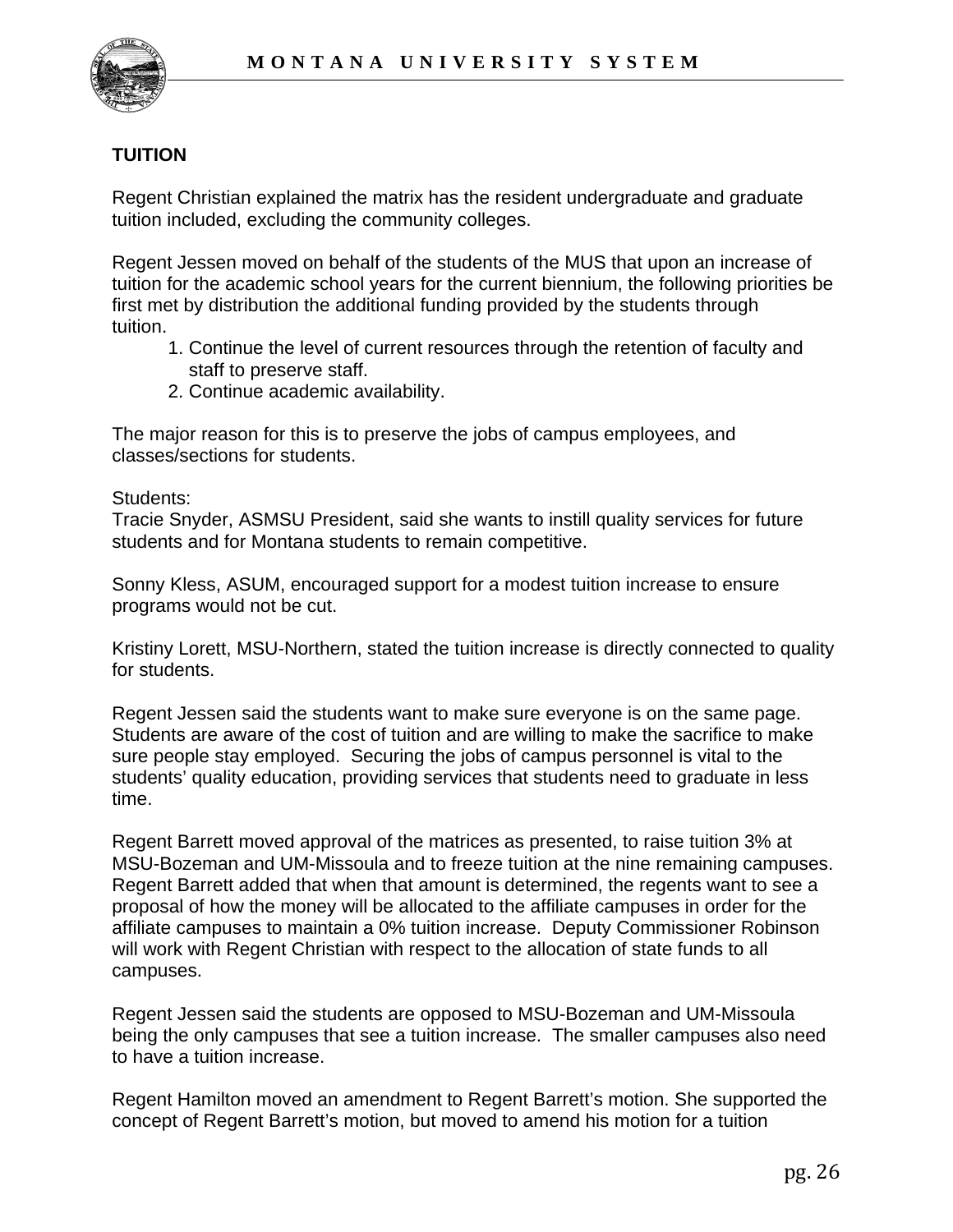

increase of 5% (rather than 3%). She stated that she did this for several reasons, including:

- Information presented by the campuses at the May 13, 2009, Board of Regents Budget Committee Meeting indicated that even a 5% tuition increase only covers half of the funding gap.
- The pleas of the students.
- Needs and rationale of the faculty.
- Need to maintain credibility in the system and of the Board of Regents.
- The fact that a small percentage increase may save the students from being in school another semester.

Regent Jessen said tuition approval needs to be higher than 3% and he believes it should be at all the campuses.

Motion failed 2-5 with Regents Hamilton and Jessen voting yes.

Regent Hamilton agreed that no one wants to increase the costs, but said the question is what kind of commitment are the regents willing to make to maintain a quality education. She said even with the 3% increase, there are going to be significant changes on the campuses that are going to negatively affect the students. The legislature understands the Board of Regents has a responsibility to assure quality education. Regent Hamilton said she did not believe a 3% increase would price anyone out of an education. The students have said to the board through their democratic processes that access to the students is more than just showing up at campuses and classes.

Regent Jessen said the campuses will experience shortfalls and it is important for the students to have a quality education so they can remain competitive on a national level.

President Dennison said the effects of a 3% tuition increase are going to be difficult at MSU-Bozeman and UM-Missoula.

Regent Barrett's motion for a 3% increase at UM-Missoula and MSU-Bozeman passed 4-3.

Regent Christian clarified there will be a 0% tuition increase at all three community college campuses.

Regent Barrett moved approval of matrices as presented, and clarified that his motion did not include the "Grow Eastern Montana" project pilot program for Dawson Community College. Motion passed 7-0.

## **CONSENT**

 a. Memorandum of Understanding Between MSU & MSU Foundation; MSU- Bozeman ITEM 143-2010-R0509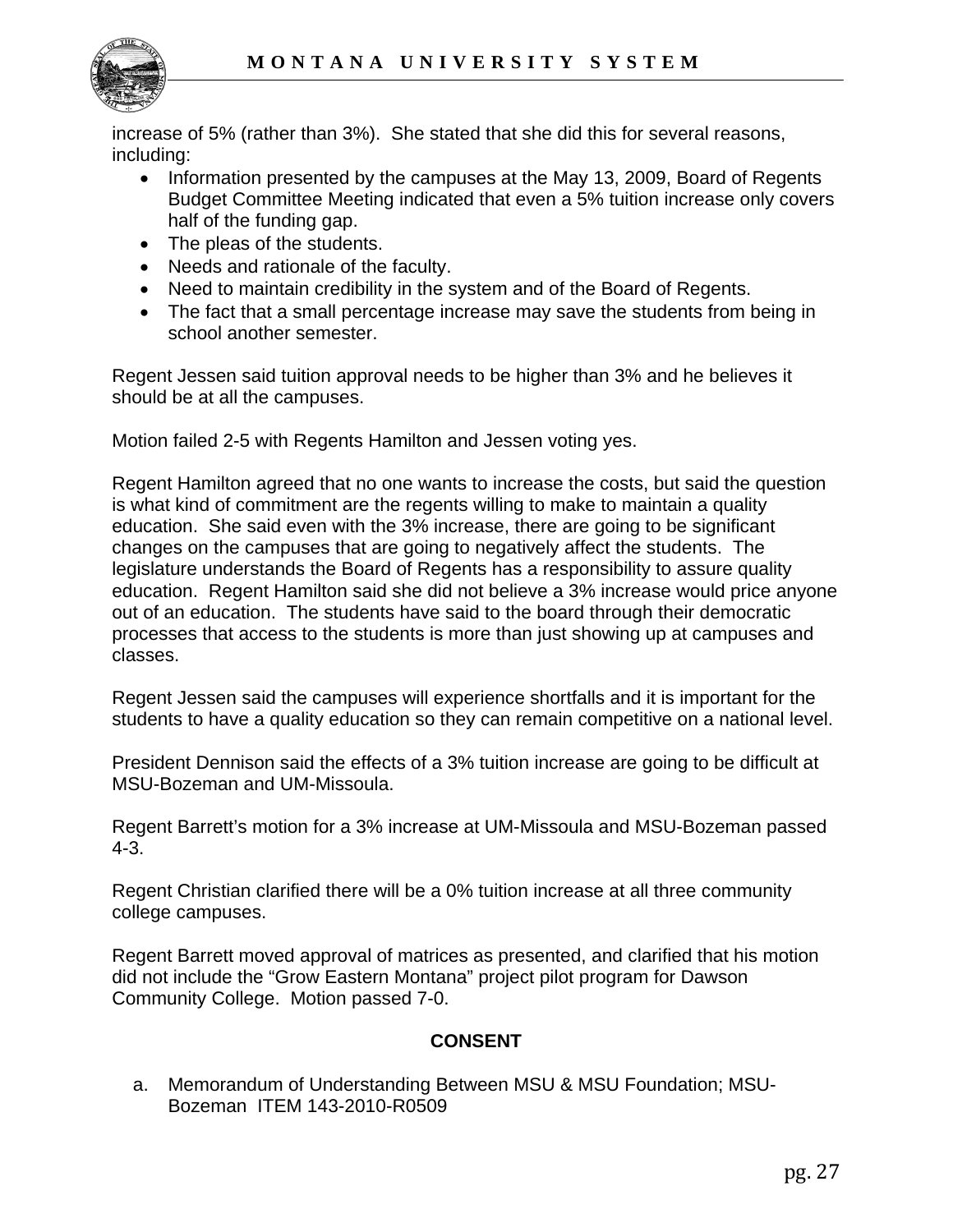

- b. Memorandum of Understanding Between UM & UM Foundation; UM-Missoula ITEM 143-1009-R0509
- c. Authorization to Expend Student Computer Fees; MT Tech ITEM 143-1503- R0509
- d. Authorization to Expend Student Computer Technology Fees; UM-Helena COT ITEM 143-1901-R0509
- e. Authorization to Accept the Donation of Real Property; UM-Helena COT ITEM 143-1902-R0509
- f. Execute Easement/Right of Way Agreement at Kagy Boulevard & South  $11<sup>th</sup>$  Ave with the City of Bozeman; MSU-Bozeman ITEM 143-2008-0509
- g. Easement/Right of Way Between Hill County Electric Cooperative & Northern Ag Research Center, MT Agricultural Experiment Station; MSU-Bozeman ITEM 143- 2009-0509
- h. Approval of Participants: Rural Physician Incentive Program; Office of the Commissioner of Higher Education ITEM 143-104-R0509

Regent Christian moved approval of items a-h of consent agenda. Motion passed 7-0.

Commissioner Stearns recognized Ellen Swaney, OCHE, who is retiring and student regent Mitch Jessen, whose term will expire July 1, 2009.

## b. **Academic and Student Affairs**

## **ACTION**

- a. Revision of Policy 706.1; Faculty Tenure ITEM 143-103-R0509
- b. Hamilton Higher Education Center; ITEM 143-1010-R0509
- c. Montana State University-Great Falls COT Mission Statement; ITEM 143-2 851-R0509

Level II Items

- d. A.A.S. in Insurance; Miles Community College ITEM 142-402-R0309
- e. A.A.S. in Biofuels Energy; Miles Community College ITEM 142-403-R0309
- f. Certificate of Applied Science in Computer Aided Design; UM-Missoula COT ITEM 142-1008-R0309
- g. Masters of Science in Geography; UM-Missoula ITEM 142-1009-R0309

Regent Hamilton moved approval of items a-g. Motion passed 7-0.

## **CONSENT**

Level I memorandum

Regent Hamilton moved approval of the consent agenda. Motion passed 7-0.

## **c. Staff and Compensation**

## **INFORMATION**

a. Collective bargaining update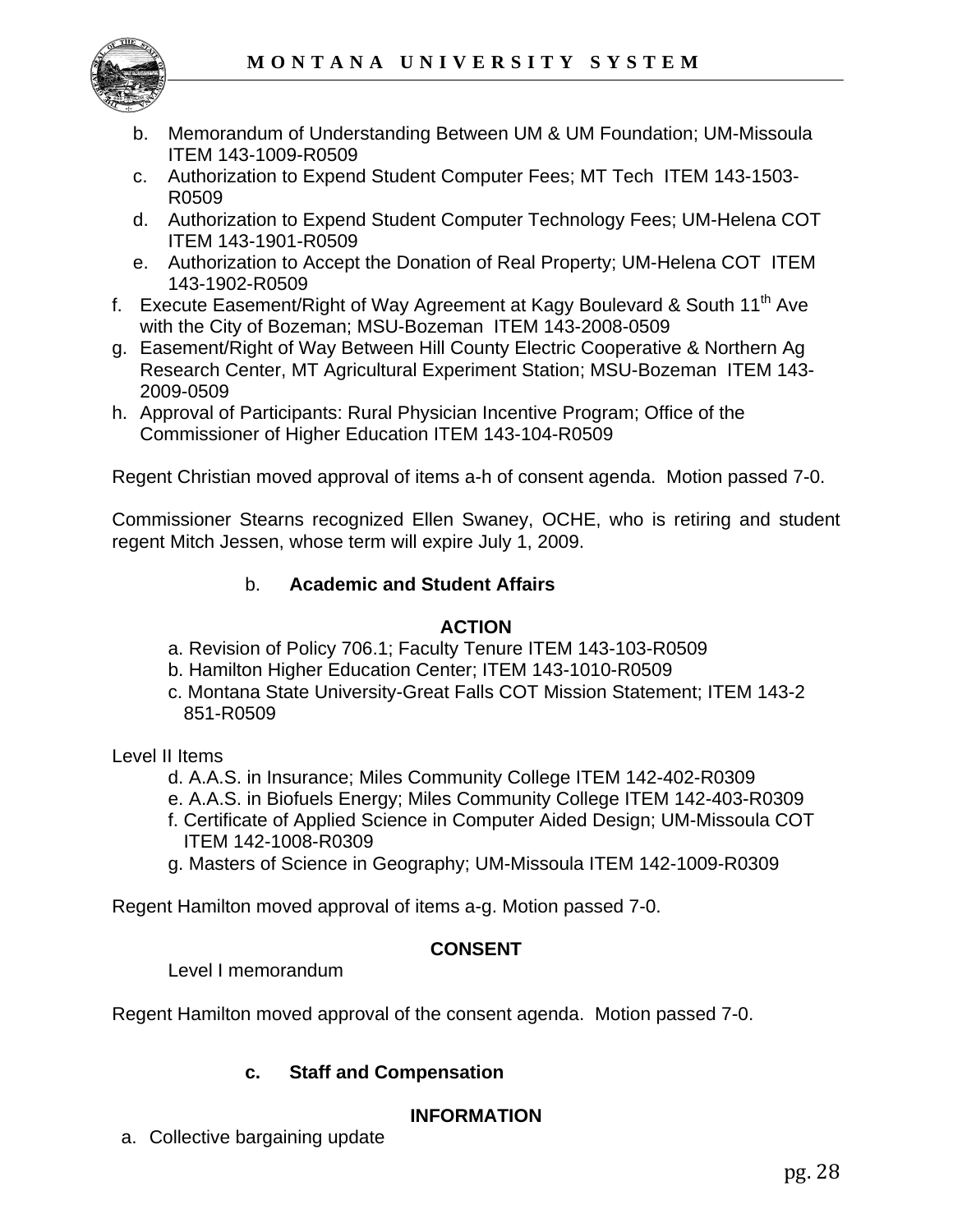

Kevin McRae, Director of Labor Relations and Personnel, OCHE, updated the regents on the collective bargaining process. He said one year ago, the regents approved a budget that included the funding request for pay raises for university system employees, raises of 4% for each year of the biennium. In addition, having a special funding pool to be used for retention and recruitment purposes was also a high priority. Mr. McRae explained that the current budget situation resulted in no funding for pay raises through the legislative budget process. Mr. McRae said he has been maintaining so far the position of a pay freeze. He requested guidance from the regents regarding a pay freeze or negotiated pay raises throughout the system.

Regent Christian recommended following the position of a pay freeze. The regents concurred with a pay freeze by consensus.

b. University Faculty Association (UFA) presentation

Doug Coffin, UM-Missoula, Vice President of the University Faculty Association, said the issues facing the MUS are daunting and the MUS is at a critical juncture. He said the regents need to think about how they are going to fund the university system in the future.

Quinton Nyman, Executive Director of the Montana Public Employees Association (MPEA), read a letter asking to partner with the regents in problem solving. Mr. Nyman requested engaging in sustainable collective bargaining, without reverting to the state agreement.

LeAnn Gills, staff member of MSU-Great Falls COT, read a petition which requests the board's attention to the following concerns:

- 1. The Board of Regents and Commissioner of Higher Education do not exercise their constitutional authority to engage in meaningful, substantive collective bargaining with MPEA.
- 2. MPEA members are expected to contribute to the mission of the Montana University System and provide exceptional service to students while being forced to live and provide for their families on substandard wages that do not meet any definition of a living wage in Montana.
- 3. MPEA members, the most vulnerable individuals during a fiscal crisis, are forced to endure an unfair share of the burden of budget limitations through layoffs and reduced hours.
- 4. Decisions to address fiscal problems are made by MUS administration without allowing MPEA to be part of the discussion and problem-solving process.

Doug Coffin said there is a need for a statewide advocacy group to work on higher education with the legislature and to advocate for the MUS and for funding.

Regent Christian thanked the speakers for their comments.

c. Presidential Executive Search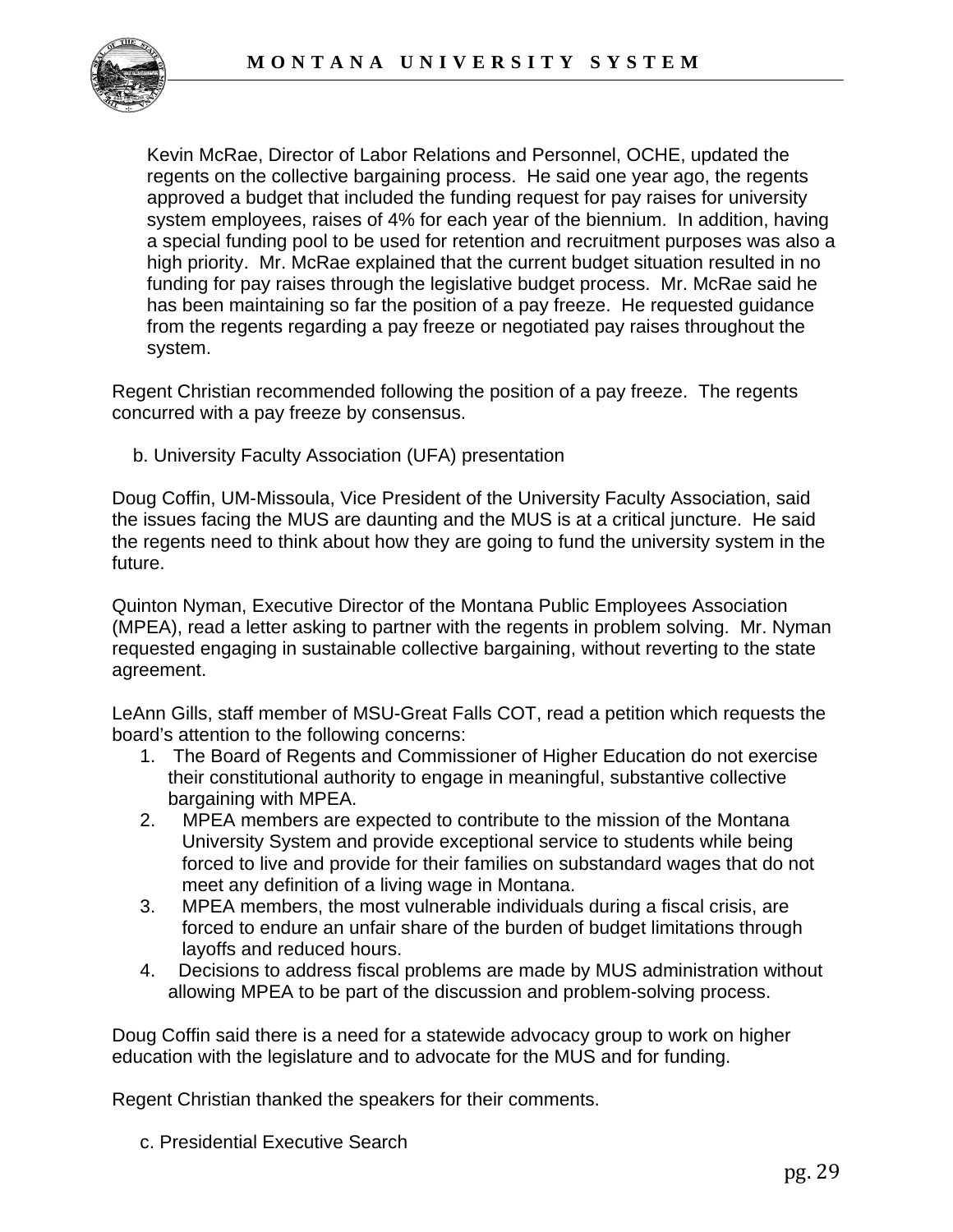

Regent Christian, Chair of the MSU Presidential Search Committee, told the board the committee has been formed and the search is underway.

## **CONSENT**

Staff Items

- a. MT Tech of UM ITEM 143-1500-R0509
- b. UM Western ITEM 143-1600-R0509
- c. MSU-Billings ITEM 143-2700-R0509
- d. MSU-Northern ITEM 143-2800-R0509
- e. MSU-Great Falls COT ITEM 143-2850-R0509
- f. Authority for Employee Equity Interest and/or Business Participation under Policy 407; (Roos & Reibel) MSU-Bozeman ITEM 143-2006-R0509
- g. Authority for Employee Equity Interest and/or Business Participation under Policy 407; (Blake) MSU-Bozeman ITEM 143-2007-R0509
- h. Professor Emeritus of Modern and Classical Languages and Literatures: Robert Acker; UM-Missoula ITEM 143-1001-R0509
- i. Professor Emeritus of Management and Marketing: Mary-Ellen Campbell; UM- Missoula ITEM 143-1002-R0509
- j. Professor Emeritus of Computer Science: Alden Wright; UM-Missoula ITEM 143- 1003-R0509
- k. Dean Emeritus: School of Journalism and Professor Emeritus: Journalism: Jerry Elijah Brown; UM-Missoula ITEM 143-1004-R0509
- l. Professor Emeritus of English: Michael Beehler; MSU-Bozeman ITEM 143-2001- R0509
- m. Professor Emeritus of Physics: Gerald F. Wheeler; MSU-Bozeman ITEM 143- 2002-R0509
- n. Professor Emeritus of Nursing: Elizabeth G. Nichols; MSU-Bozeman ITEM 143- 2003-R0509
- o. Professor Emeritus of Architecture: Peter Kommers; MSU-Bozeman ITEM 143- 2004-R0509
- p. Professor Emeritus of English: Sharon Beehler; MSU-Bozeman ITEM 143-2005- R0509
- q. Professor Emeritus of Mathematics: Joseph Howell; MSU-Billings ITEM 143- 2710-R0509

Regent Christian moved approval of consent items a-q. Motion approved 7-0.

## **d. Workforce Development Committee**

#### **ACTION**

Policy Audit; ITEM 143-107-R0509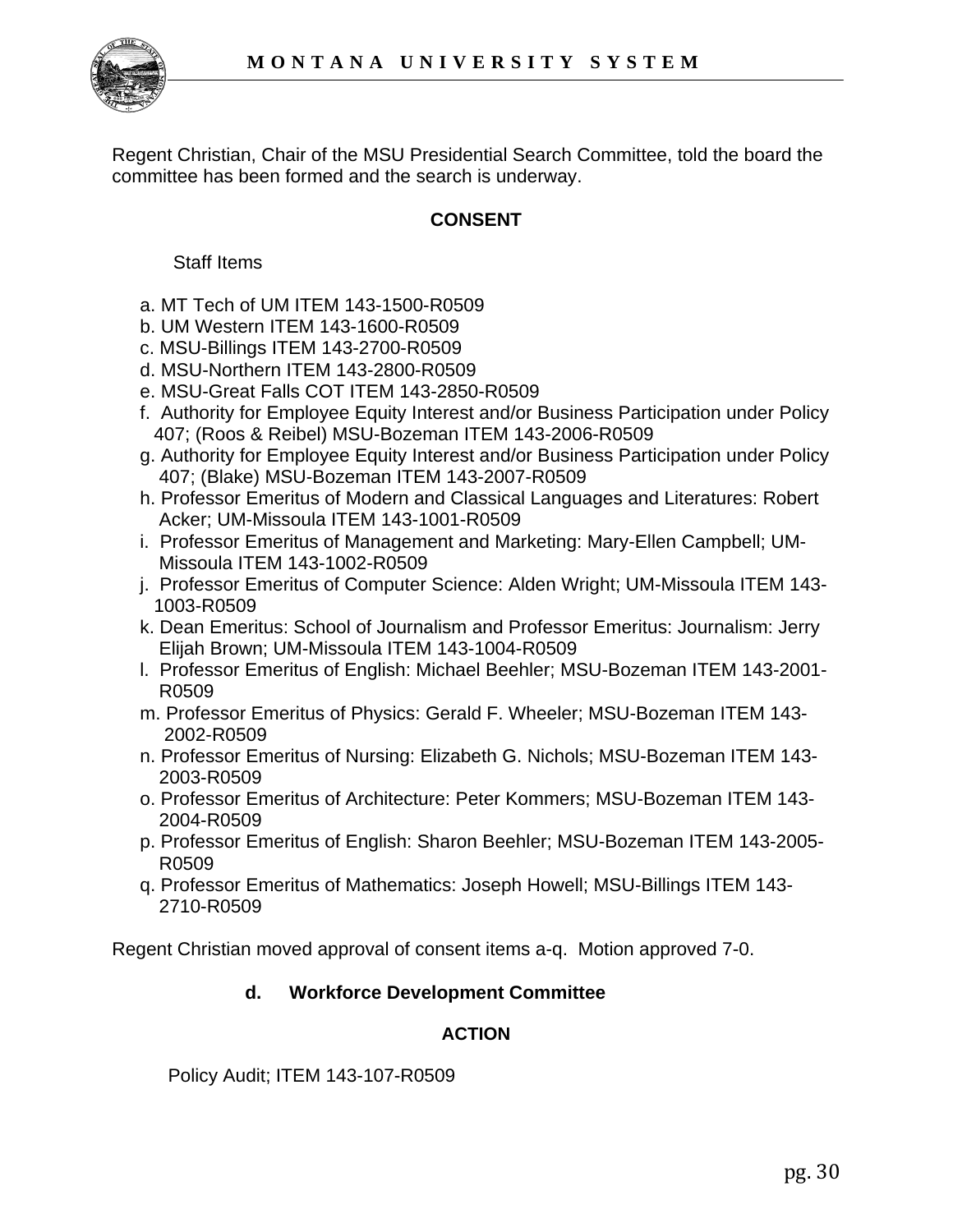

Deputy Commissioner Moe referred the board to the report on the policy audit that was provided as an attachment to this item. The audit is quite extensive and is dedicated to the policy framework for two-year education with respect to:

- Readiness for two-year programs
- Access to two-year education
- Adequacy of curriculum and transfer practices
- Affordability
- Efficiency

Deputy Commissioner Moe noted that in each of these sections, a need for greater consistency and coordination is evident. As individual campuses, within the limits of their mission and funding, Montana's two-year colleges appear to serve their students and communities well, but they do not function well as an unofficial system funded primarily with state dollars.

The policy audit report ended with many recommendations, but Deputy Commissioner Moe suggested that the recommendations are essentially encompassed in the three general recommendations. Deputy Commissioner Moe presented a draft resolution entitled Advancing the MOA Productivity Agenda and stressed the importance of an integrated information system, which will allow the two-year campuses to continue to serve their local communities and also serve the entire state in a way the MUS cannot currently do. She added that this addresses the strategic planning goals of increased educational attainment, maintaining a vibrant economy and institutional efficiency and effectiveness. The recommendations include:

- 1. Bringing the full two-year mission to all two-year colleges
- 2. Coordinating approaches to dual credit
- 3. Developing an integrated information system to facilitate access, coordination, resource-sharing and efficiency

Regent Barrett moved approval of the resolution, with the understanding that this is to move forward with the concept.

Regent Hamilton supported the resolution and wants to make sure this does not preclude the stand-alone campuses from serving their local communities in that way.

President Dennison expressed concern with the development of the integrated information system.

Regent Pease said the three points in the resolution are crucial to going forward.

Regent Buchanan supported the resolution and said it is critical and important to going forward with this. He added that the funds need to be available prior to implementing the integrated information system.

Superintendent Juneau said her office has been working closely with Deputy Commissioner Moe and requested that wording be included in the resolution specifically stating "including the Office of Public Instruction" as one of the stakeholders.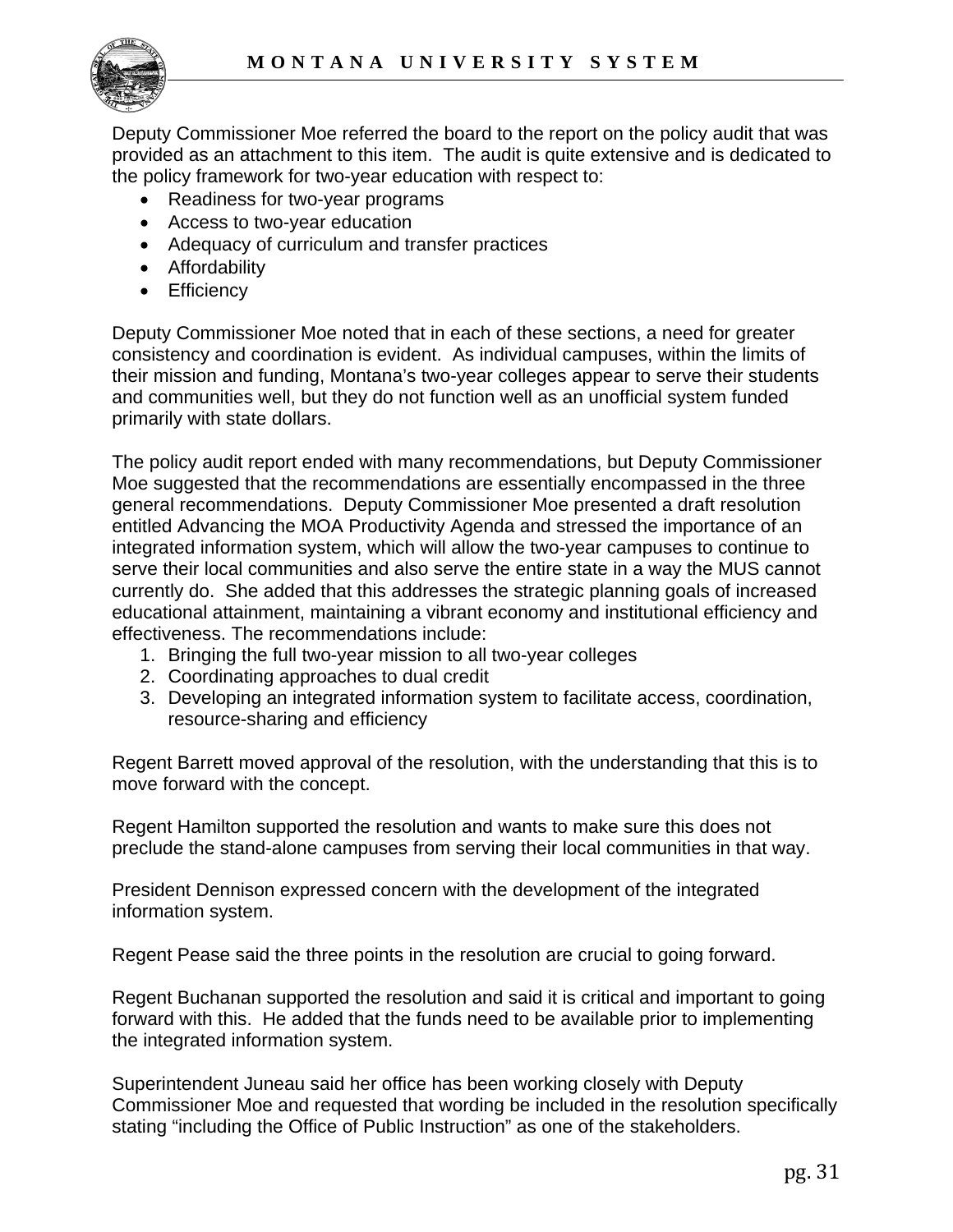

Regent Barrett moved to amend his motion on the approval of the resolution to include Superintendent Juneau's wording.

Chancellor Gilmore expressed concerns with having an integrated two-year system and would like the proposal to address the two co-located two-year campuses.

Motion passed 7-0.

#### **DISCUSSION**

The Academic Year in Review: Perkins IV Report

Deputy Commissioner Mary Moe referred the board to the annual report on the Perkins IV activities in Montana. She stated that Perkins IV provides an incentive and a focus to the collaborations between secondary and postsecondary sectors in Montana. It includes collaboration with higher education, and community and state organizations dedicated to connecting sustaining work with industry needs. The upcoming year will involve an even higher level of collaboration as the coordination activities involved in the resolution just adopted by the regents go forward.

#### **CONSENT**

#### **System Issues Consent Agenda**

Policy Revisions

Regent Hamilton moved approval of the policy revisions. Motion passed 7-0.

• Local Executive Board Appointees

Regent Christian moved approval of the local executive board appointees. Motion passed 7-0.

## **College Savings Plan Annual Report by Pacific Life**

Bruce Marks, Director of the Montana Guaranteed Student Loan Program, OCHE, introduced Tony DuFault of Pacific Life and Dan Davenport of College Savings Bank. College Savings Bank provides the fixed income products for the Family Educational Savings Program (FESP). Pacific Life provides the investment products for the program. Mr. DuFault reviewed Pacific Life's mutual fund performance over the last year. Regent Buchanan acknowledged Montana's partnership with College Savings Bank and Pacific Life and indicated he and the FESP Oversight Committee continue to work on providing more choices for Montanans.

#### **Financial Aid and Student Loan Update**

• Federal Family Education Loan Program (FFELP) Update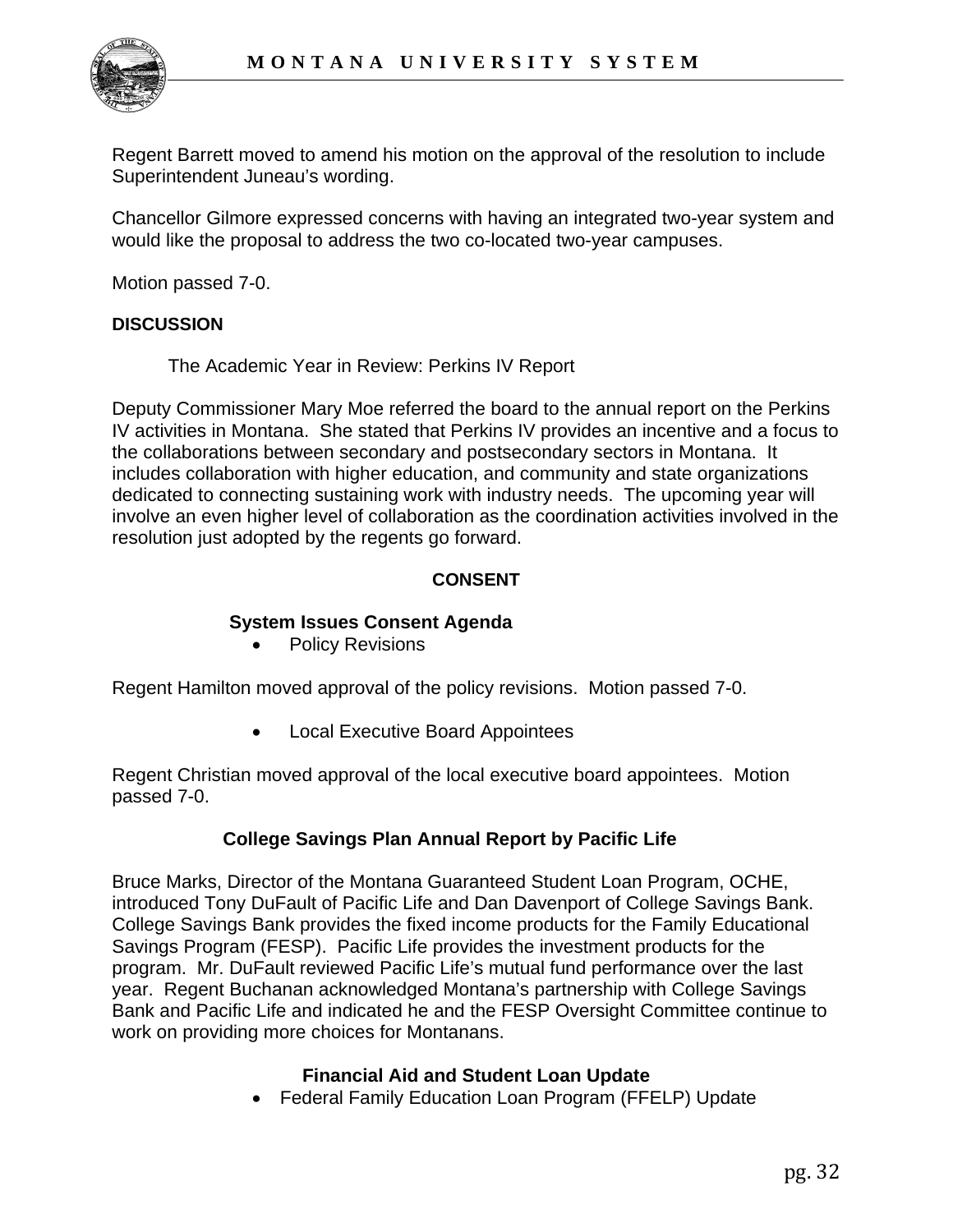

Bruce Marks, Director of the Montana Guaranteed Student Loan Program (MGSLP) commented on the Montana Family Education Savings Program, which recently received a poor review from Morningstar. Mr. Marks disagreed with the review, but acknowledged there is always room for improvement. He indicated that MGSLP will be initiating a Request For Proposal (RFP) for additional program managers and investment choices for our Montana investors.

Jim Stipcich, Executive Director of Student Assistance Foundation (SAF) gave an overview of the student loan industry for academic years 2009-2011. Mr. Stipcich said the flow of funding for student loans for academic year 2009-2010 is fine. His office has seen some shifting of loans from parents to students. He said US Bank will be selling their loans to the U.S. Department of Education and that he expects Wells Fargo to do the same. He clarified that MHESAC will not be selling their loans to the U.S. Department of Education. Mr. Stipcich told the board that some students will have two servicers now, the U.S. Department of Education and Montana Higher Education Student Assistance Corporation (MHESAC). The consolidation of servicing is a large contributor to loan defaults because students have to send separate payments for each servicer, which makes the management of the loans more complicated. He stated that interest rates have stabilized since the first of the year and that MHESAC is remaining strong. Congress is considering legislation for a direct loan program which would mean all loans for the following academic year would be originated in the federal government. He clarified that students will continue to pay the same interest rates as today. Mr. Stipcich told the board there could be staff implications in the campus financial aid offices if the direct loans are implemented.

Regent Hamilton asked what portion of this is in the control of the Board of Regents. Mr. Stipcich responded the time is right for the board to talk about the issue of local servicing.

Commissioner Stearns pointed out that the issue of servicing is a big issue and hopes Montana can maintain some of its own servicing if possible. She requested that the regents support the continued servicing in Montana.

Mr. Stipcich said the MHESAC board is in the process of drafting a specific resolution.

## **Election of Board of Regents Officers**

Regent Buchanan moved approval of Regent Barrett as Chair and Regent Christian as Vice-Chair of the Board of Regents. Motion passed 7-0.

The meeting adjourned at 3:30 PM.